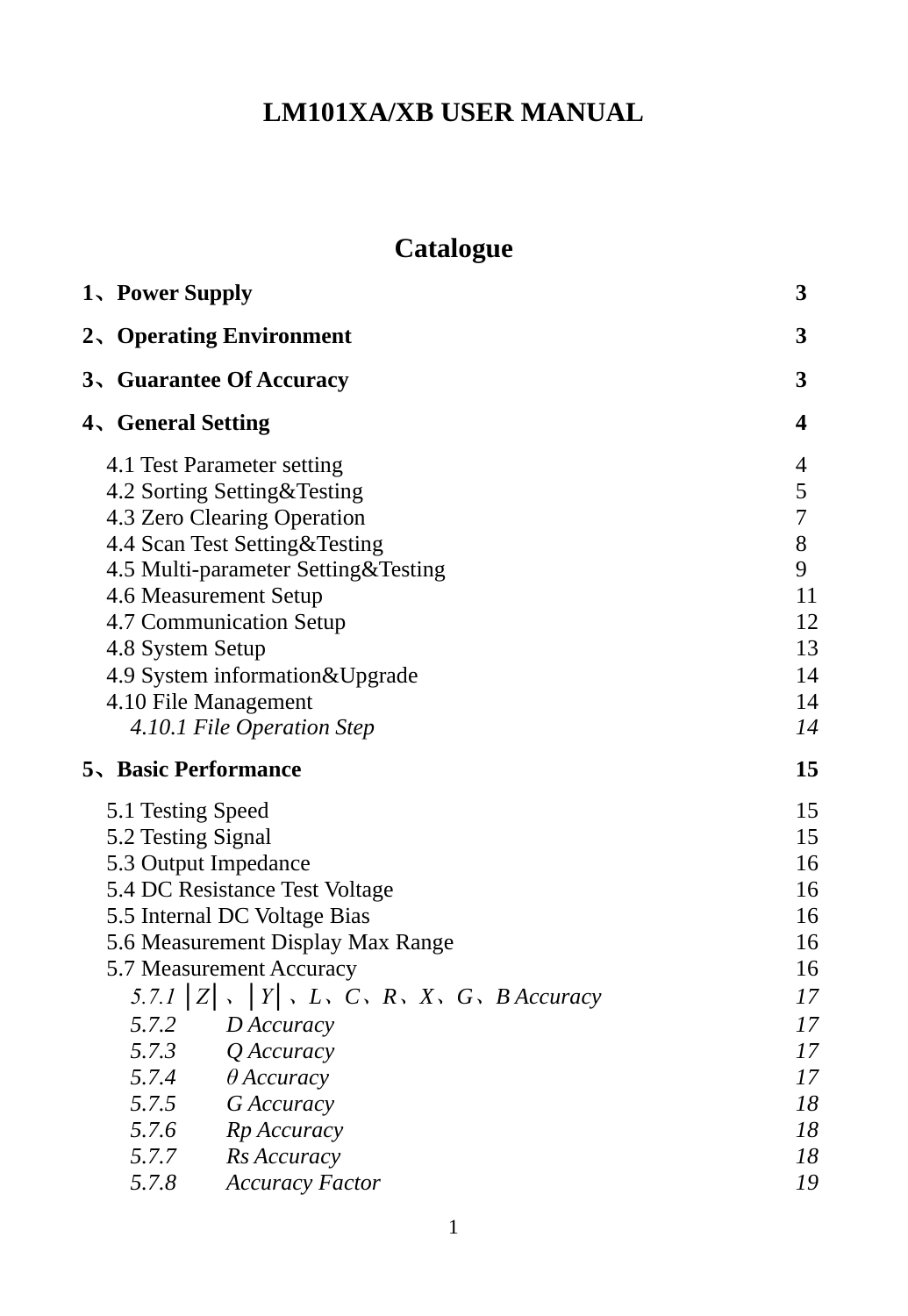| 5.8 Safety Requirement |                                                     | 22 |
|------------------------|-----------------------------------------------------|----|
|                        | 5.8.1 Insulation Resistance                         | 22 |
|                        | 5.8.2 Insulating Strength                           | 22 |
|                        | 5.8.3 Leakage Current                               | 22 |
| 5.9                    | <b>EMC</b> Requirement                              | 22 |
|                        | 6、Handler Interface Description (Sorting)           | 22 |
|                        | 6.1 Technical Specification                         | 22 |
|                        | 6.2 Operation Instruction                           | 23 |
| 6.2.1 Introduction     |                                                     | 23 |
|                        | 6.2.2 Signal Line Definition C                      | 23 |
|                        | 6.2.3 Handler Interface board circuit               | 29 |
|                        | 7. Examples of automatic connection of file sorting | 31 |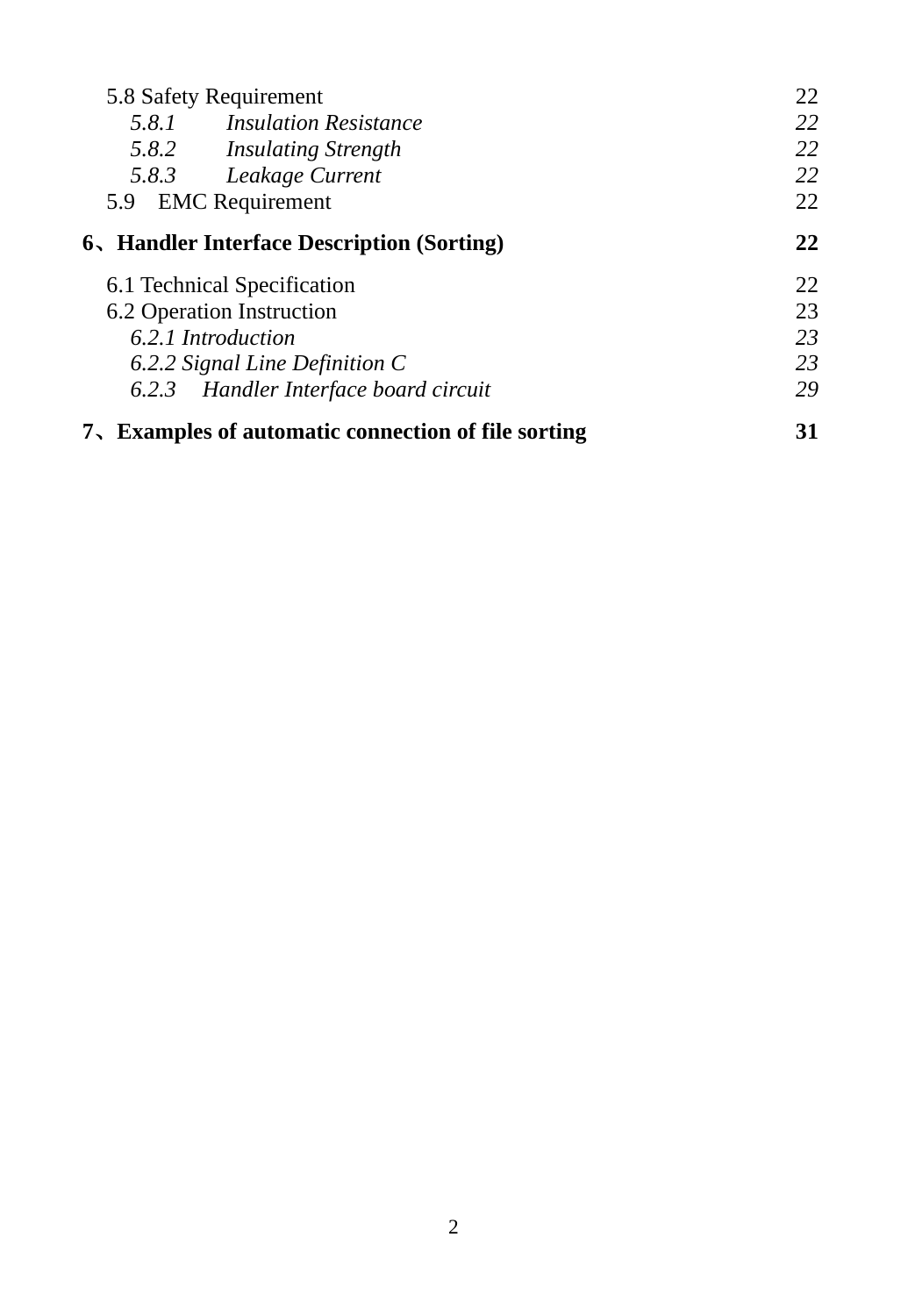## <span id="page-2-0"></span>**1**、**Power Supply**

- (1) Supply voltage range:  $198 \sim 242$  Vac (Customize 110V available)
- (2) Supply frequency range:  $47 \sim 63$  Hz.
- (3) Power range:  $>=30$  VA.
- $(4)$  The input phase line L, zero line N and ground line E of the power supply shall be the same as the power plug of the instrument.
- $(5)$  This instrument has been carefully designed to reduce the noise caused by the input of AC power supply. However, it should be used in a low noise environment as much as possible. If it cannot be avoided, please install the power filter.

**Warning: In order to prevent leakage from damaging the instrument or person, the user must ensure that the ground wire of the power supply is reliably connected to the earth.**

#### <span id="page-2-1"></span>**2**、**Operating Environment**

please do not use in dusty, vibrating, direct sunlight, corrosive gas and other bad environment.

(2) if the instrument is not in use for a long time, please store it in the original packing box or similar box in the ventilation room where the temperature is  $5^{\circ}C \sim 40^{\circ}C$  and the relative humidity is no more than 85%RH. The air shall not contain harmful impurities of the corrosion measuring instrument and direct sunlight shall be avoided.

(3) please ensure that the instrument is in good ventilation and do not block the cooling vent of the instrument.

<span id="page-2-2"></span>(4) the instrument, especially the test wire connected to the measured part, should be kept away from strong electromagnetic field to avoid interference to the measurement

### **3**、**Guarantee Of Accuracy**

1) in order to ensure the accurate measurement of the instrument, the start-up preheating time shall not be less than 15 minutes

(2) do not switch the instrument on and off frequently to avoid internal data chaos.

(3) it is recommended to use our standard test fixture.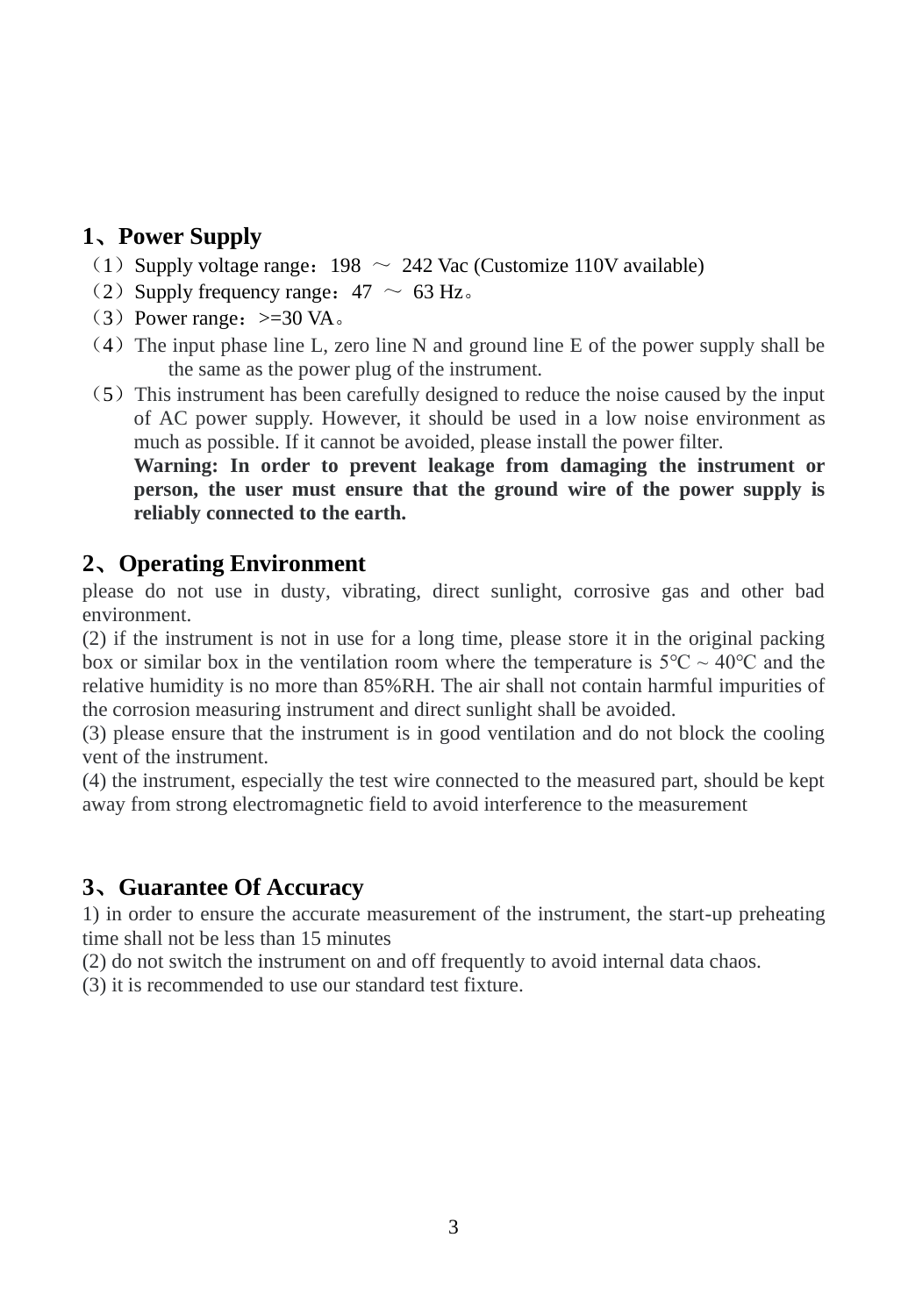## **4.General Setting**

#### <span id="page-3-0"></span>**4.1 Test Parameter Setting**



**Press "MEAS" to enter the < component measurement display >, Then select <FUNC> where the following parameters can be set:** Function: see the following figure.

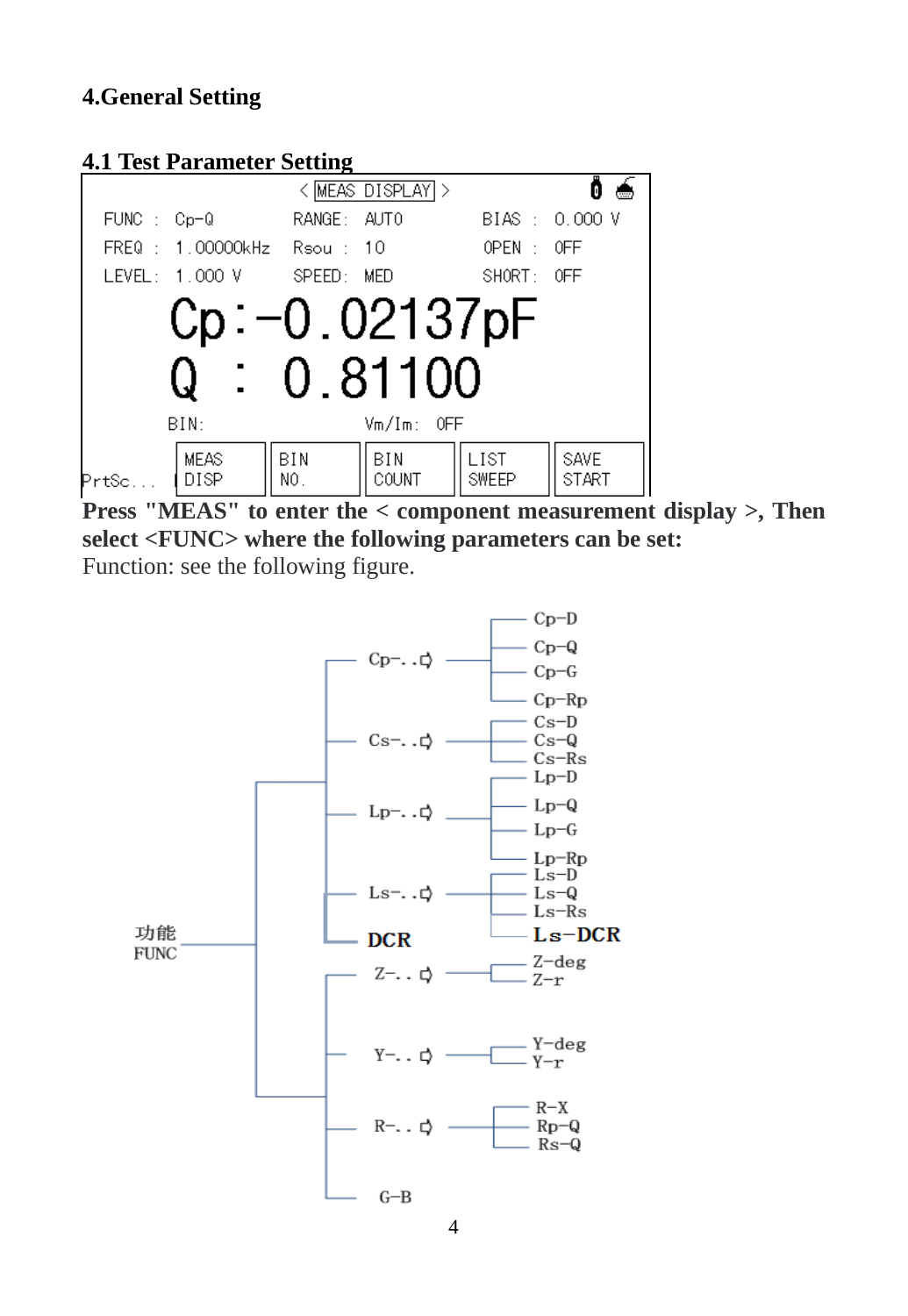The LM101XA/XB don't have DCR function.

Frequency, level: Can use soft key "add" "subtract", also can use number key to enter directly.

Internal resistance: AC parameters test, optional 30Ω, 50 Ω, 100 Ω three internal resistance.

Meas range: automatic or hold.

BIAS: select 0V, 1.5V, 2V by soft key, and control the output by "BIAS" key. Speed: fast, medium and slow

Open circuit, short circuit: open or close, can also perform the corresponding full frequency zero clear or DCR zero clear.

| $\cdots$                             |                       |     |                      |                      |                        |  |  |  |  |
|--------------------------------------|-----------------------|-----|----------------------|----------------------|------------------------|--|--|--|--|
| TABLE SETUP ><br>LIMIT               |                       |     |                      |                      |                        |  |  |  |  |
| PARAM:Cp-Q                           | BIN                   | LOW | [F]                  | HIGH[F]              |                        |  |  |  |  |
| NOM : 30.0000pF                      |                       |     | 20.0000 <sub>p</sub> | 32.0000 <sub>p</sub> |                        |  |  |  |  |
|                                      | 2                     |     |                      |                      |                        |  |  |  |  |
| MODE : ABS                           | 3                     |     |                      |                      |                        |  |  |  |  |
| $\pm 0$ FF<br>AUX.                   | 4                     |     |                      |                      |                        |  |  |  |  |
| $COMP = 0FF$                         | 5                     |     |                      |                      |                        |  |  |  |  |
|                                      | 6                     |     |                      |                      |                        |  |  |  |  |
|                                      | 7                     |     |                      |                      |                        |  |  |  |  |
|                                      | 8                     |     |                      |                      |                        |  |  |  |  |
|                                      | 9                     |     |                      |                      |                        |  |  |  |  |
|                                      | 2nd                   |     |                      |                      |                        |  |  |  |  |
| <b>MEAS</b><br><b>SETUP</b><br>Prtsc | <b>CORREC</b><br>TION |     | LIMIT<br>TABLE       | LIST<br>SETUP        | <b>SYETEM</b><br>SETUP |  |  |  |  |
|                                      |                       |     |                      |                      |                        |  |  |  |  |

## <span id="page-4-0"></span>**4.2 Sorting Setting&Testing**

**4.2.1**、**Sorting Setting**

**Press "SETUP" to enter the < measurement Setup> page, and then select < limit Table > page.**

MODE: %TOL, ABS, SEQ MODE, TWO ABS (commonly used % or ABS MODE)

Nominal: the nominal value must be entered when the mode is %.

Compare: open or close.

Lower limit, upper limit: input by numeric key.

Attachment: generally not open.

When the minor parameter is set, the minor parameter is open. If the main parameter is qualified, and the minor parameter is not qualified, the minor parameter will be sorted into the minor file.

Method description: H is the upper limit of input, L is the lower limit of input, and A is the nominal value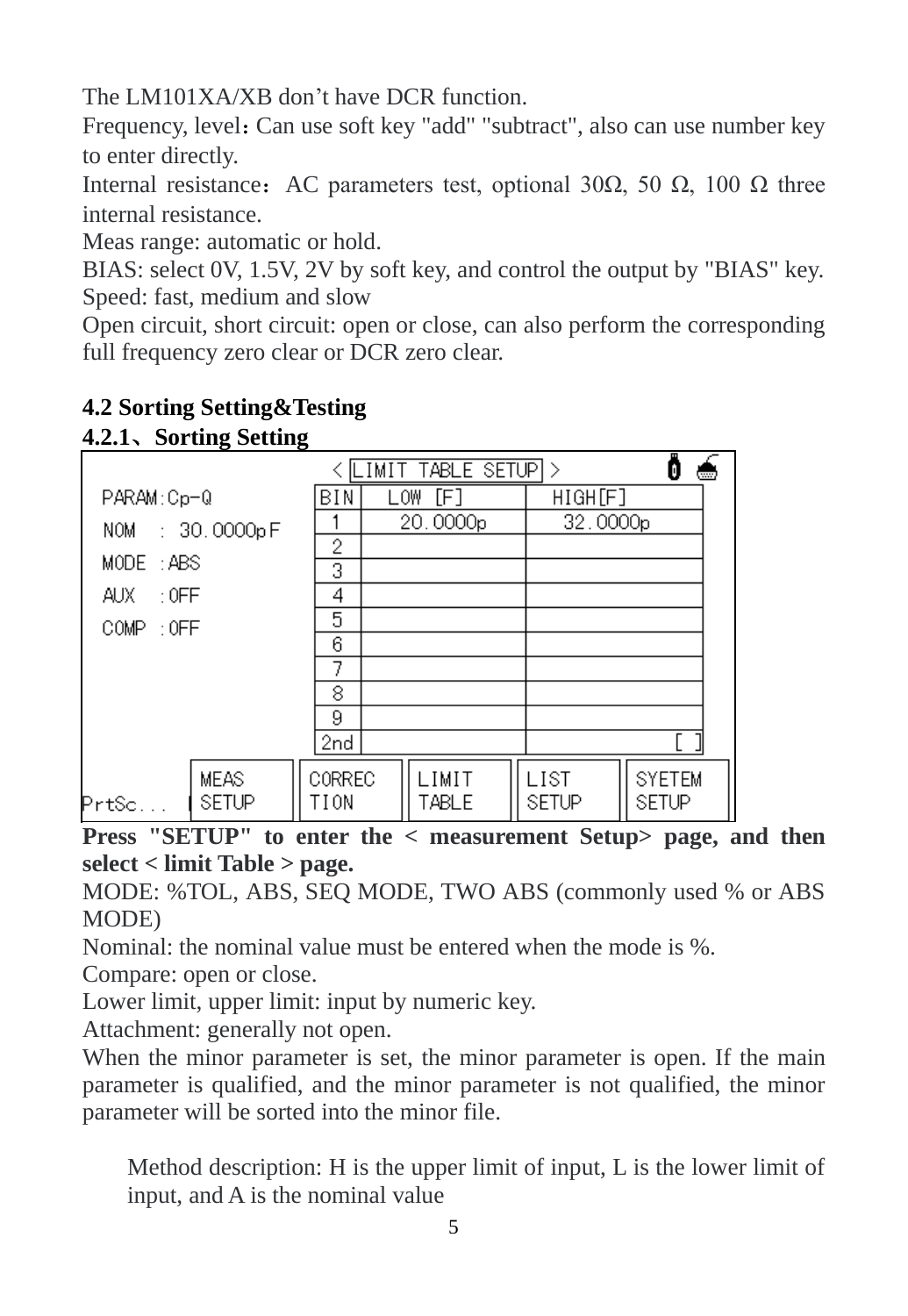| $\Delta\%$ TOL: Percentage comparison model          |
|------------------------------------------------------|
| The Lower limit of comparison(n) = $A * (1+L/100)$ . |
| The upper limit of comparison (n) = $A * (1+H/100)$  |
|                                                      |

- ABS TOL: Absolute deviation comparison model. The Lower limit of comparison $(n) = L$ The upper limit of comparison $(n) = H$
- **SEQ MODE:** Continuous limit comparison model. The Lower limit of comparison  $(1) = L(1)$ The upper limit of comparison  $(1) = H(1)$ The Lower limit of comparison (2) =  $H(1)$ The upper limit of comparison (2) =  $H(2)$ ……

The Lower limit of comparison  $(n) = H(n-1)$ The upper limit of comparison  $(n) = H(n)$ 

■ **TWO ABS:** Absolute value comparison model with primary and secondary parameters. The Lower limit of comparison(n) (primary)  $=L$  (primary) The upper limit of comparison(n) (primary) =H (primary) The Lower limit of comparison(n) (secondary)  $=$ L (secondary) The upper limit of comparison(n) (secondary)  $=$ H (secondary)

## **4.2.2**、**Sorting Test**

| $\langle$ BIN No. DISP $ $ > |                                             |                     |              |               |                             |  |  |  |  |  |  |
|------------------------------|---------------------------------------------|---------------------|--------------|---------------|-----------------------------|--|--|--|--|--|--|
| $FUNC : Cp=Q$                |                                             | $RANGE: 100k\Omega$ |              |               | BIAS: 0.000 V               |  |  |  |  |  |  |
|                              | FREQ: 1.00000kHz Rsou: 10                   |                     |              | OPEN : ON     |                             |  |  |  |  |  |  |
|                              | LEVEL: 1.000 V                              | SPEED: MED          |              | SHORT: ON     |                             |  |  |  |  |  |  |
| $COMP$ : OFF                 |                                             |                     |              |               |                             |  |  |  |  |  |  |
|                              | BIN:<br>Cp: 0.01507p F<br>$Q^-$ : -2, 09602 |                     |              |               |                             |  |  |  |  |  |  |
| PrtSc.                       | <b>MEAS</b><br>DISP                         | BIN<br>NO.          | BIN<br>COUNT | LIST<br>SWEEP | <b>SAVE</b><br><b>START</b> |  |  |  |  |  |  |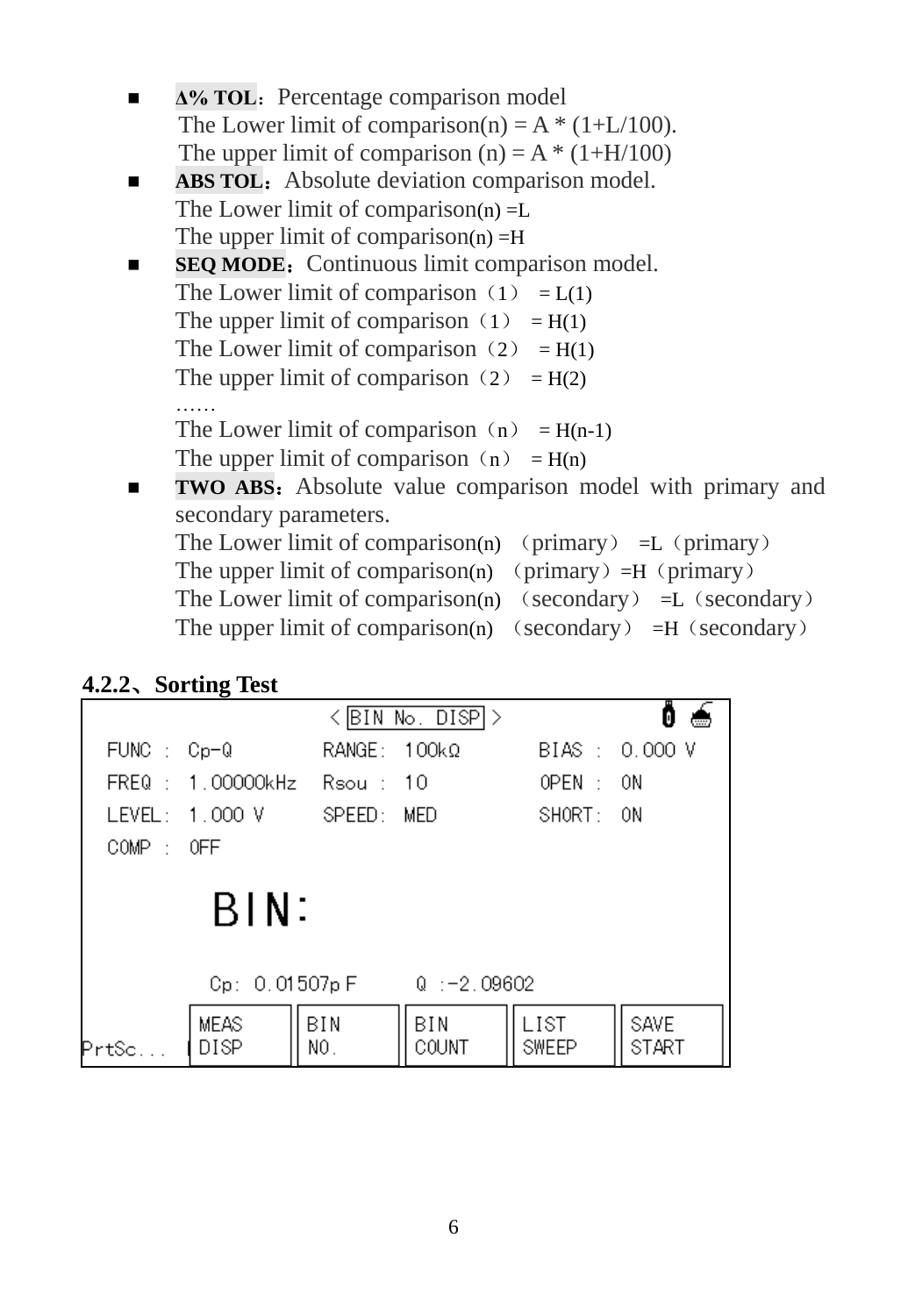|                 | BIN COUNT DISPI><br><b></b> |            |          |              |  |                      |         |              |  |  |
|-----------------|-----------------------------|------------|----------|--------------|--|----------------------|---------|--------------|--|--|
| PARAM: Cp-Q     |                             | BIN        | .OW      | [F]          |  | HIGH[F]              |         | COUNT        |  |  |
| NOM.: 30.0000pF |                             |            | 20.0000p |              |  | 32.0000p             |         |              |  |  |
|                 |                             | 2          |          |              |  |                      |         | Ω            |  |  |
| COUNT: ON       |                             | 3          |          |              |  |                      |         |              |  |  |
|                 |                             | 4          |          |              |  |                      |         |              |  |  |
|                 |                             | 5          |          |              |  |                      |         | 0            |  |  |
|                 |                             | 6          |          |              |  |                      |         |              |  |  |
|                 |                             |            |          |              |  |                      |         | 0            |  |  |
|                 |                             | 8          |          |              |  |                      |         | 0            |  |  |
|                 |                             | 9          |          |              |  |                      |         | 0            |  |  |
|                 |                             | 2nd        |          |              |  |                      |         |              |  |  |
|                 |                             | AUX        | 0FF<br>٠ |              |  | OUT                  | $\cdot$ | 0            |  |  |
| Prtsc           | <b>MEAS</b><br>DISP         | BIN<br>NO. |          | BIN<br>COUNT |  | LIST<br><b>SWEEP</b> | SAVE    | <b>START</b> |  |  |

<span id="page-6-0"></span>**Press "MEAS" to enter the < measurement display > page. You can also select < BIN NO. > or < BIN count > page.**

## **4.3 Zero Clearing Operation**

|                            | $\langle$ CORRECTION $\rangle$ |             |                     |              |               |  |  |  |
|----------------------------|--------------------------------|-------------|---------------------|--------------|---------------|--|--|--|
| 0PEN<br>$\sim$             | 0N                             | $FREQ_1$ :  | 1.00000kHz          |              |               |  |  |  |
| SHORT<br>$\pm$             | 0N                             | REF A:      | 32.0000pF           | B:           | 0.00000       |  |  |  |
| $L$ $0$ AD<br>$\sim$       | 0FF                            |             | $MEA A: -1.59155mF$ | B:           |               |  |  |  |
| CABLE<br>$\mathcal{L}$     | 0m                             | $FREQ_2:$   | 0FF                 |              |               |  |  |  |
| <b>FUNC</b><br>$\sim 10^7$ | $Cp-D$                         | REF A:      |                     | B:           |               |  |  |  |
| MODE.<br>$\sim 10^7$       | Single                         | MEA A:      |                     | B:           |               |  |  |  |
| CH No.:                    |                                | $FREQ = 3:$ | 0FF                 |              |               |  |  |  |
|                            |                                | REF A:      |                     | B:           |               |  |  |  |
|                            |                                | MEA A:      |                     | B:           |               |  |  |  |
|                            |                                |             |                     |              |               |  |  |  |
|                            | <b>MEAS</b>                    | CORREC      | LIMIT               | LIST         | <b>SYETEM</b> |  |  |  |
| PrtSc                      | <b>SETUP</b>                   | TION        | TABLE               | <b>SETUP</b> | <b>SETUP</b>  |  |  |  |
|                            |                                |             |                     |              |               |  |  |  |

**Press "SETUP"** to enter the  $\lt$  measurement Setup  $\gt$  page, and then **select <Correction > page.**

<span id="page-6-1"></span>A) full frequency zeroing or DCR zeroing

Move the cursor to "open circuit" or "short circuit" and select "full open circuit" or "full short circuit"; If DCR, select "DCR open" or "DCR short". After waiting for the automatic zeroing of the instrument, and open the "open circuit" or "short circuit"

B) single frequency reset

Move the cursor to "frequency 1" (similar to frequency 2 and 3), open and enter the frequency value, then select "open circuit clear zero" or "short circuit clear zero".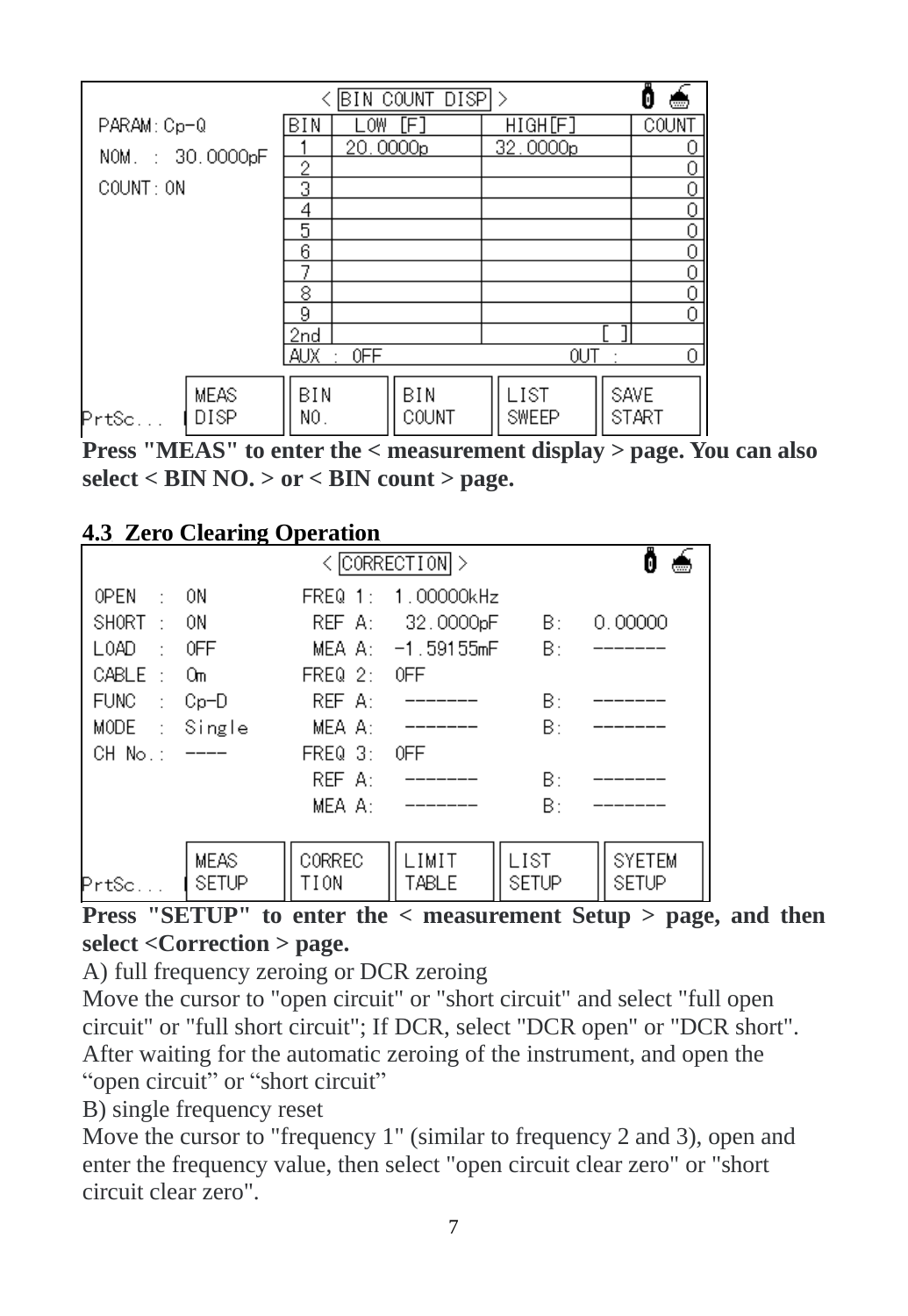Note: the load is generally "off". For use, please refer to the detailed **instructions** 

# **4.4 Scan Test Setting&Testing 4.4.1 Scan Setting**

The LM101XA/XB don't have scan test function

|            |                             |          |                |     | LIST SWEEP SETUPI> |                      | <b>Time</b>                   |
|------------|-----------------------------|----------|----------------|-----|--------------------|----------------------|-------------------------------|
| MODE : SEQ |                             | FREQ[Hz] |                | LMT | LOW                | <b>HIGH</b>          |                               |
|            |                             | .00000k  |                | Α   | 10.0000p           | 30.0000 <sub>p</sub> |                               |
|            |                             | 10.0000k |                | Α   |                    |                      |                               |
|            |                             |          |                |     |                    |                      |                               |
|            |                             |          |                |     |                    |                      |                               |
|            |                             |          |                |     |                    |                      |                               |
|            |                             |          |                |     |                    |                      |                               |
|            |                             |          |                |     |                    |                      |                               |
|            |                             |          |                |     |                    |                      |                               |
|            |                             |          |                |     |                    |                      |                               |
|            |                             |          |                |     |                    |                      |                               |
| PrtSc      | <b>MEAS</b><br><b>SETUP</b> |          | CORREC<br>TION |     | LIMIT<br>TABLE     | LIST<br><b>SETUP</b> | <b>SYETEM</b><br><b>SETUP</b> |

**Press "SETUP" to enter the < measurement setting > page, and then select < list setup > page.**

You can choose to scan by "frequency" or "level", up to 10 scan points. "LMT" can be set to A(primary parameter) or B(secondary parameter). "Lower limit" and "upper limit" are used to set the comparison range.

## **4.4.2 Scan Testing**

|           |                            | LIST SWEEP DISPI> |            |             |              |   |                      |     | <b>Company</b>              |  |
|-----------|----------------------------|-------------------|------------|-------------|--------------|---|----------------------|-----|-----------------------------|--|
| MODE :SEQ |                            | FREQ[Hz]          |            |             | Cp[F]        | O |                      | CMP |                             |  |
|           |                            | .00000k           |            | $-0.02701p$ |              |   | 0.96140              |     |                             |  |
|           |                            | 10.0000k          |            | $-0.03797p$ |              |   | 0.81581              |     |                             |  |
|           |                            |                   |            |             |              |   |                      |     |                             |  |
|           |                            |                   |            |             |              |   |                      |     |                             |  |
|           |                            |                   |            |             |              |   |                      |     |                             |  |
|           |                            |                   |            |             |              |   |                      |     |                             |  |
|           |                            |                   |            |             |              |   |                      |     |                             |  |
|           |                            |                   |            |             |              |   |                      |     |                             |  |
|           |                            |                   |            |             |              |   |                      |     |                             |  |
|           |                            |                   |            |             |              |   |                      |     |                             |  |
| Prtsc     | <b>MEAS</b><br><b>DISP</b> |                   | BIN<br>NO. |             | BIN<br>COUNT |   | LIST<br><b>SWEEP</b> |     | <b>SAVE</b><br><b>START</b> |  |

"CMP" stands for comparison result, "H" stands for high, "L" stands for low, "" stands for qualified; If there is no upper or lower limit, it is considered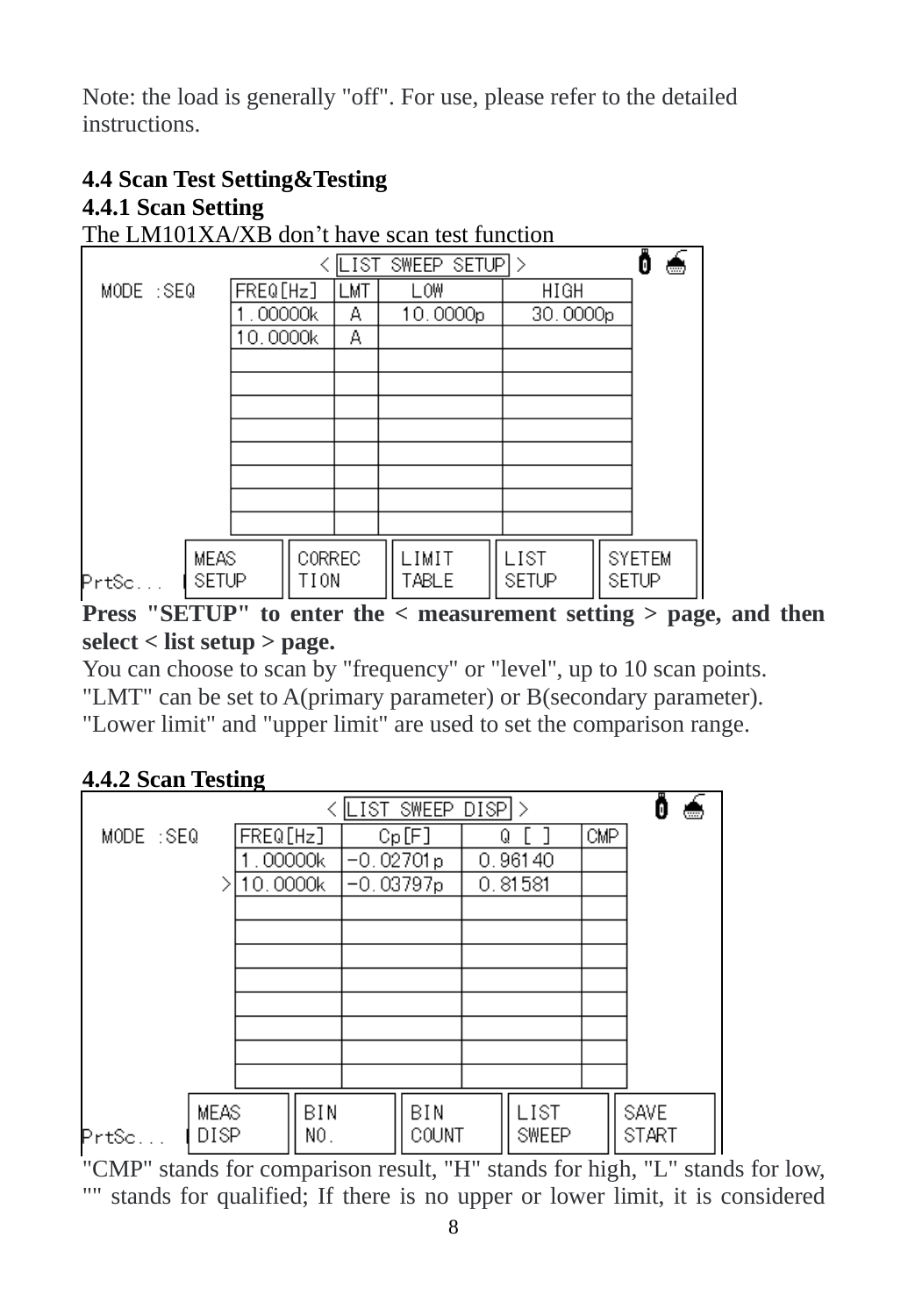qualified.

Note: "mode" can be set to "continuous" or "single". Invalid if the trigger is "internal". For example, when the triggering mode is "manual", if the "mode" is "single", only one scan point test can be performed for each triggered measurement. If "continuous," all scan points are performed at once.

## <span id="page-8-0"></span>4.5 **Multi-parameter setting & testing**

The LM101XA/XB don't have multi-parameter function.



**Press "SETUP" to enter the < measurement Settings > page, and then select <system Settings>. After entering the < system Settings > page, move the cursor to <system functions> and select <multiple parameters>.**

### **4.5.2 Multi-Parameter Setup**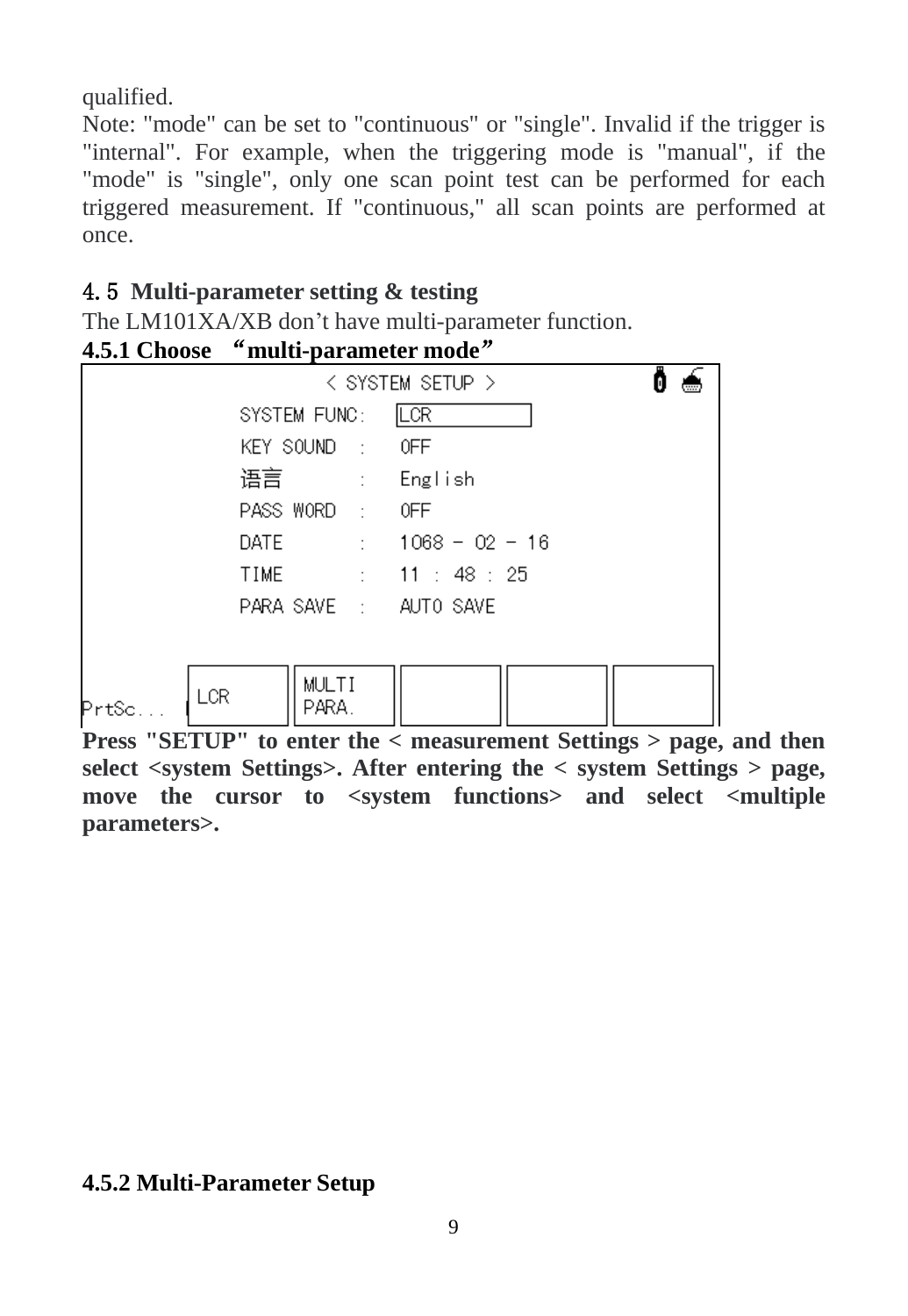|       |                             | tem e          |                |          |                               |
|-------|-----------------------------|----------------|----------------|----------|-------------------------------|
|       | MODE: ABS                   |                |                |          |                               |
|       | <b>FUNC</b><br><b>NOM</b>   |                | LOW            | HIGH     |                               |
|       | Сp                          |                |                |          |                               |
|       | 0.00000p<br>D               |                | 0.00000p       | 0.00000p |                               |
|       |                             |                |                |          |                               |
|       |                             |                |                |          |                               |
|       |                             |                |                |          |                               |
| PrtSc | <b>MEAS</b><br><b>SETUP</b> | CORREC<br>TION | MULTI<br>SETUP |          | <b>SYETEM</b><br><b>SETUP</b> |

## **Press "SETUP" to enter the<measurement setup> page, and then select<multi-parameter setup>, enter the page**

This page can be set:

Method: %, ABS

Parameters: set different test parameters.

Nominal, lower limit, upper limit: comparison range of corresponding parameters.

## <span id="page-9-0"></span>**4.5.3 Multi-parameter testing**

**Press "MEAS" to enter the < multi-parameter display > page**.

## 4.6 **Measurement setup**

|                        |                                       |                       | < MEASURE SETUPI > |                       |               |  |
|------------------------|---------------------------------------|-----------------------|--------------------|-----------------------|---------------|--|
| $TRIG \rightarrow INT$ |                                       | TRGDELAY: 0           | ms                 | $EDGE: \quad \bullet$ |               |  |
|                        | HANDLE: CLEAR PLUSE: 1 ms             |                       |                    |                       |               |  |
|                        | AUTO TRIG: Continue AUTO TRIG ZK: OFF |                       |                    |                       |               |  |
|                        | PASS BEEP: 2 SHORT FAIL BEEP: LONG    |                       |                    |                       |               |  |
| AVG $\pm$ 1            |                                       | ALC.                  | $\pm 0$ FF $\pm$   | $Vm/Im:$ OFF          |               |  |
| $DEF$ A: OFF           |                                       |                       | REF A: 0.00000pF   |                       |               |  |
| $B:$ OFF               |                                       |                       | B: 0.00000p        |                       |               |  |
|                        |                                       |                       |                    |                       |               |  |
|                        |                                       |                       | I IMIT             | l IST                 | <b>SYFTEM</b> |  |
| PrtSc.                 | <b>MEAS</b><br>SETUP                  | <b>CORREC</b><br>TION | TABLE              | SETUP                 | SETUP         |  |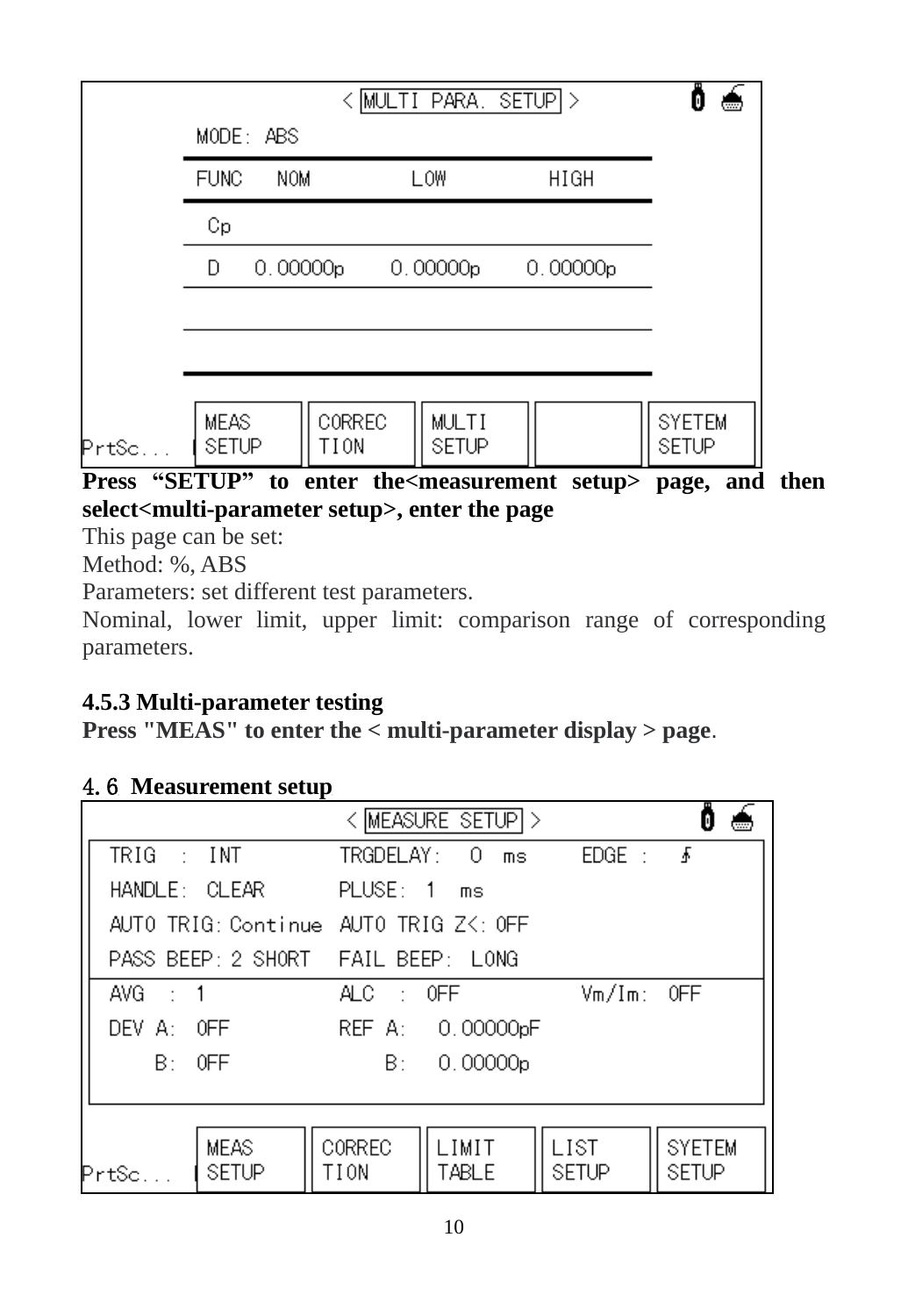## **Press "SETUP" to enter the < measurement Setup > page**

Triggers: internal, manual, external, bus. Use the word "external" for automated systems.

Time delay: 0~60000ms.

Delay trigger: rising edge, falling edge.

Sorting port: clear, hold, pulse.

Pulse: 1~1000ms, valid only if the sorting port is in pulse mode.

Automatic trigger: continuous, single time.

Automatic trigger Z< : off or impedance value. When Z< set value, the instrument automatically triggers the measurement.

Qualification signal, failure signal: close, long, short, two short.

Average: 1~255.

Constant pressure: turn on or off the constant pressure function.

Vm/Im: turn on or off voltage and current monitoring.

Deviation: OFF, Δ ABS, Δ %

#### **Remark:**

The constant voltage function adjusts the actual test level (the voltage at both ends of the test case or the current flowing through the test case) to the value of the test level you set. Use this function to ensure that the test voltage or current at both ends of the test piece remains constant.

When the automatic level control function is adopted, the range limit of test level can be set as follows:

Constant voltage setting range: 10 mVrms to 1Vrms

Constant current setting range: 100 Arms to 10 mArms

When the constant voltage function is in effect, if the level setting exceeds the above range, the constant voltage function will be automatically set to OFF. The current level value is set as a general non-constant value.

The deviation test function can display the deviation value directly on the screen instead of the actual test value. The deviation value is equal to the current actual test value minus the preset reference value. This function can be used to easily observe the changes of the measured component parameters with temperature, frequency, bias and other conditions. The deviation test function can be used for primary or secondary parameters, or both. The instrument provides two deviation testing methods as follows:

Δ ABS (absolute deviation)

The deviation currently displayed is the difference between the test value and the set reference value.

 $\triangle$  ABS = X - Y (X: the measured value of the current measured; Y: preset reference value)

<span id="page-10-0"></span>Δ % Mode(percent deviation)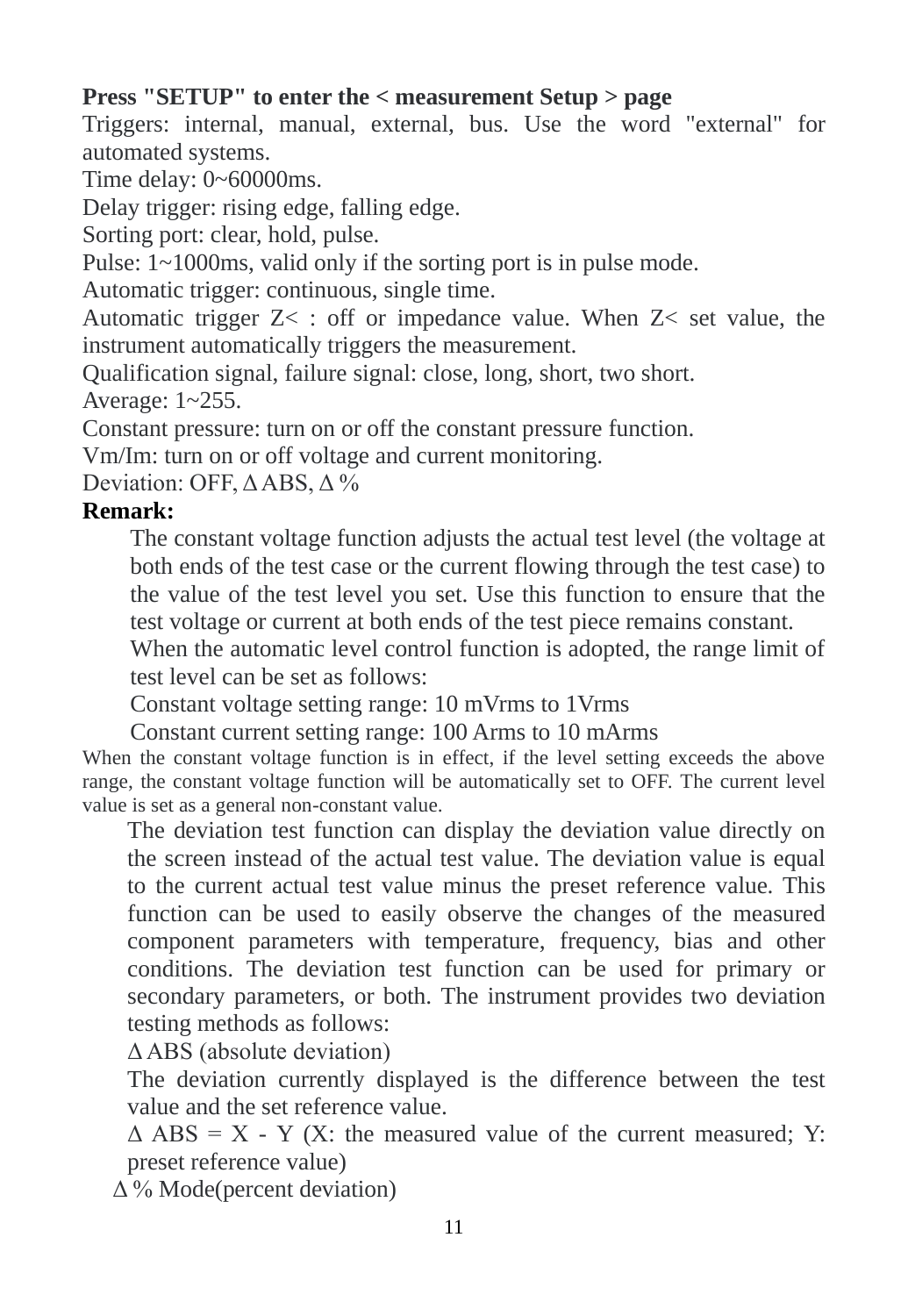The deviation currently displayed is the percentage error obtained by dividing the difference between the test value of the tested item and the set reference value by the reference value.

 $\Delta \% = (X, Y)/Y X 100 [$ %

(X: the measured value of the current part under test; Y: preset reference value)

| Сонниципсасион эссир |                           |                                                                                                                    |                        |                |  |
|----------------------|---------------------------|--------------------------------------------------------------------------------------------------------------------|------------------------|----------------|--|
|                      |                           | BUS MODE: RS232C                                                                                                   | < INTERFACE SETUP >    |                |  |
|                      |                           | Baud Rate:<br>Data Bit: 8<br>Stop Bit: 1 Bit<br>Parity : None<br>$Tx$ Term : LF<br>CMD Type : SCPI<br>Bus Addr : 8 | 9600                   |                |  |
| PrtSc                | <b>SYSTEM</b><br>I SETUP. | COMM.<br><b>SETUP</b><br>$\mathbf{H} \cap \mathbf{H}$                                                              | ABOUT<br><b>SYSTEM</b> | $\cdot$ $\sim$ |  |

## **4.7 Communication Setup**

**Press "SETUP" to enter the < measurement Settings > page; Then select "system Settings" and enter the < system Settings > page; Then select <interface Settings> and enter the < user communication Settings > page**.

The standard interface include RS232C, USBTMC and USBCDC, Optional GPIB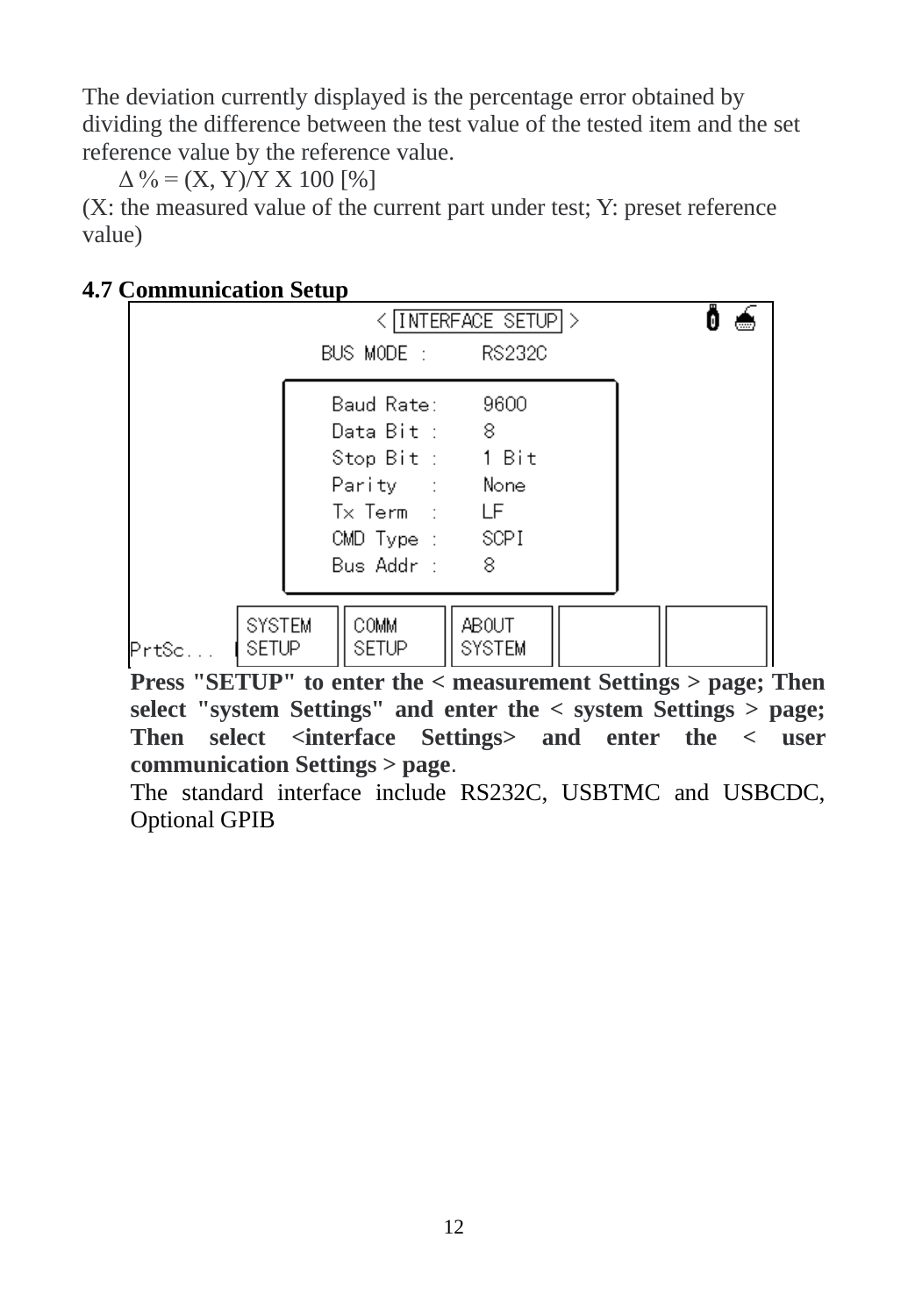#### <span id="page-12-0"></span>**4.8 System Setup**

|                       | < SYSTEM SETUP >          |
|-----------------------|---------------------------|
| SYSTEM FUNC:          | LCR                       |
| KEY SOUND : OFF       |                           |
| 语言 : English          |                           |
| PASS WORD : OFF       |                           |
|                       | DATE : $1068 - 00 - 16$   |
| TIME                  | $\therefore$ 07 : 10 : 41 |
| PARA SAVE : AUTO SAVE |                           |
|                       |                           |
| <b>MULTI</b><br>LCR   |                           |
| PARA.<br>PrtSc        |                           |

**Press "SETUP", enter < measurement setup> page, then select " system setup", enter <system setup> page**

System Function: LCR Mode, multi-parameter mode

Key sound: Open, Close

Language: Chinese、English。

Password: close, lock system, lock file, change password, save to usb flash drive.

Date and time: entered by numeric keys.

Parameter saving: auto-save or auto-load. The default is auto-save.

**Note:** for example, the default password of LM1010 is 1010(determined by the instrument model).

Save to usb flash drive: this soft key is used to save the set password to usb flash drive, such as the password file named "101XA.STA" (depending on the device type). When the operation of the instrument needs to input the password, the USB drive with the password can be inserted into the USB interface of the instrument in advance, and the instrument will automatically detect whether the password file is valid, thus achieving the purpose of removing the password.

## <span id="page-12-1"></span>**4.9 System information&upgrade**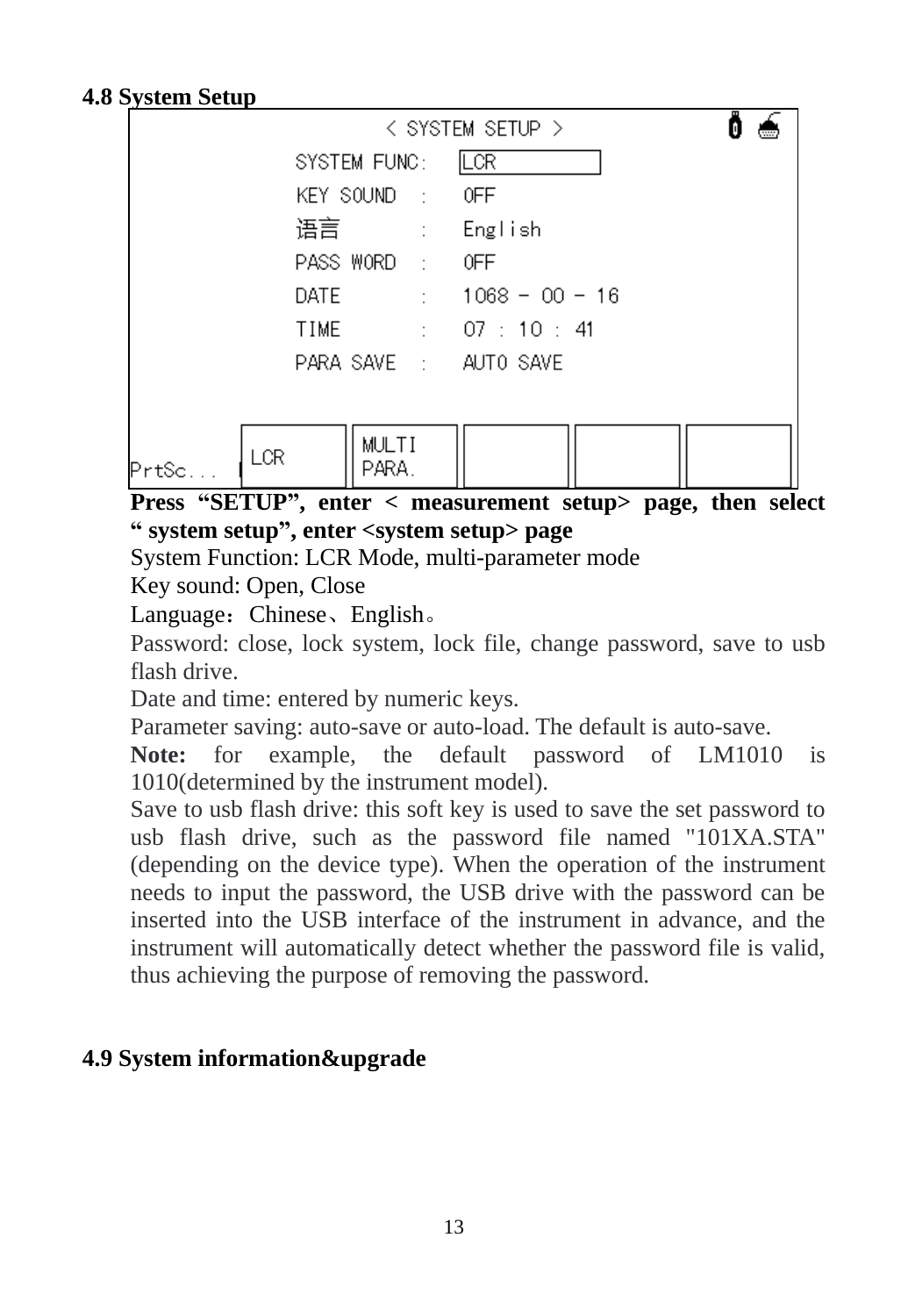<span id="page-13-0"></span>**Press "SETUP" to enter the < measurement Settings > page, and then select "system Settings". After entering the < system Settings > page, select "system information" to enter the < system information > page**



<span id="page-13-1"></span>**Press "File" to enter the internal File < File list > page, and then press "File" to switch internal/external files.**

### **4.10.1**:**File operation steps**

#### **A. Review Exist File**

- 1) press and press buttons, and you can scroll through them one by one.
- 2) use the left and right keys, page by page.

3) ENTER the corresponding serial number of the file with the numeric key, and then press [ENTER] to directly look at the required file.

### **B. Following the steps below to save the control setting parameter to the file**

1) move the cursor to the place where the file number needs to be saved and press the soft key [save];

2) continue to select the soft key area [yes] for the next operation, and select the soft key area [no] to cancel the save operation;

3) if [yes] is selected in step 2), enter the file name with the number key according to the screen prompt and confirm. If a file already exists at the serial number, you can override the file or cancel the operation as prompted on the screen.

### **C. Load the control setting parameter from the file as following steps**

1) press the FILE key to switch to the FILE management page.

2) move the cursor in the file list to the file position to be loaded. Or enter the file number directly.

3) press the soft key to load, and the screen will display the following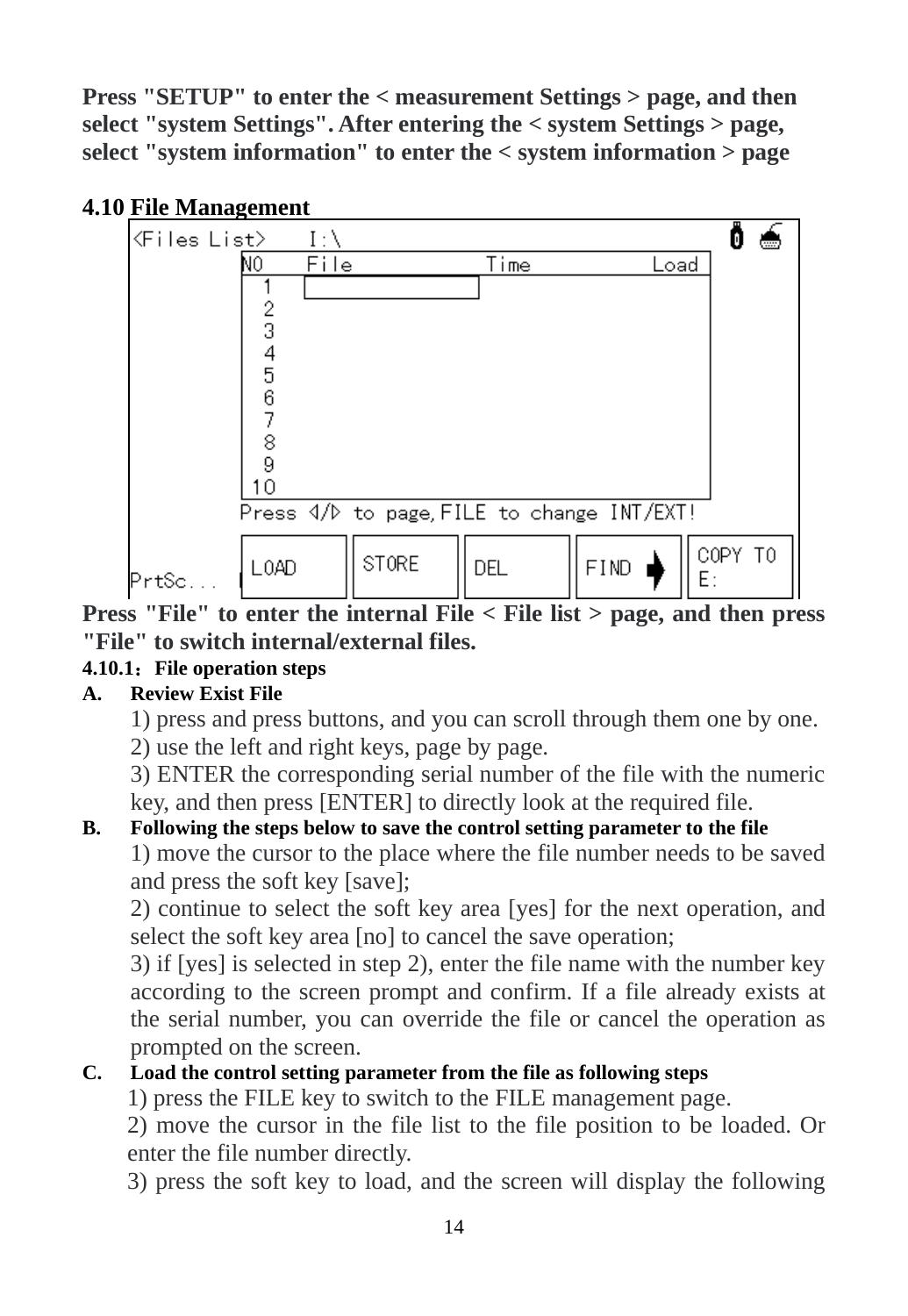soft keys.

4) press the soft key to load the currently selected file and return the current display page.

## **D. Copy the file to E(USB flash driver) as following steps**

1) connect the usb flash drive

2) move the cursor to the file to be copied and press the soft key "copy to  $E$ :".

3) the screen prompts "do you really want to copy to E:?" Press the soft key "yes" to proceed to the next step.

4) if there is a file with the same name in the flash drive, it will prompt "the file already exists, do I need to overwrite it?" , then press the soft key "yes" to continue copying until finished.

# **5. Basic Performance**

## <span id="page-14-0"></span>**5.1 Testing Speed**

<span id="page-14-1"></span>Fast: maximum 75 cycles/SEC (13ms/ SEC) at frequency  $>=1kHz$ Medium speed: approximately 11 cycles/SEC (90ms/ SEC) Slow speed: approximately 3 times per second (325ms/ time) When the frequency is less than 1kHz, the measured speed will decrease; otherwise, the measured speed will increase.

## **5.2 Testing Signal**

The test signal is sine wave, frequency accuracy: 0.02%

Test signal level

|         | Mode                | Range                                                 | Accuracy                                                                                | Step |
|---------|---------------------|-------------------------------------------------------|-----------------------------------------------------------------------------------------|------|
| Voltage | Constant<br>voltage | $5mVRMS - 2VRMS$<br>$5mVRMS$ VRMS                     | $\pm$ (10%×Set value+2mV)<br>$\pm$ (6%×Set value+2mV)                                   | 1mV  |
| Current | Constant<br>current | $5O\mu$ ARMS $-20m$ ARMS<br>$100\mu$ ARMS $-10m$ ARMS | $\pm$ (10%×Set value+10µA <sub>RMS</sub> )<br>$\pm$ (6%×Set value+10µA <sub>RMS</sub> ) | 1mV  |

### <span id="page-14-2"></span>**5.3 Output Impedance**

30Ω、50Ω、100Ω±5%

### <span id="page-14-3"></span>**5.4 DC Resistance Test Voltage**

1.5VDC (when the test end is open)

Accuracy: ±5%

Resistance: 100  $\Omega$  plus or minus 5%

### <span id="page-14-4"></span>**5.5 Internal DC Voltage Bias**

 0V, 1.5vdc, 2VDC are optional. Setting accuracy: ±5% (1.5v, 2V)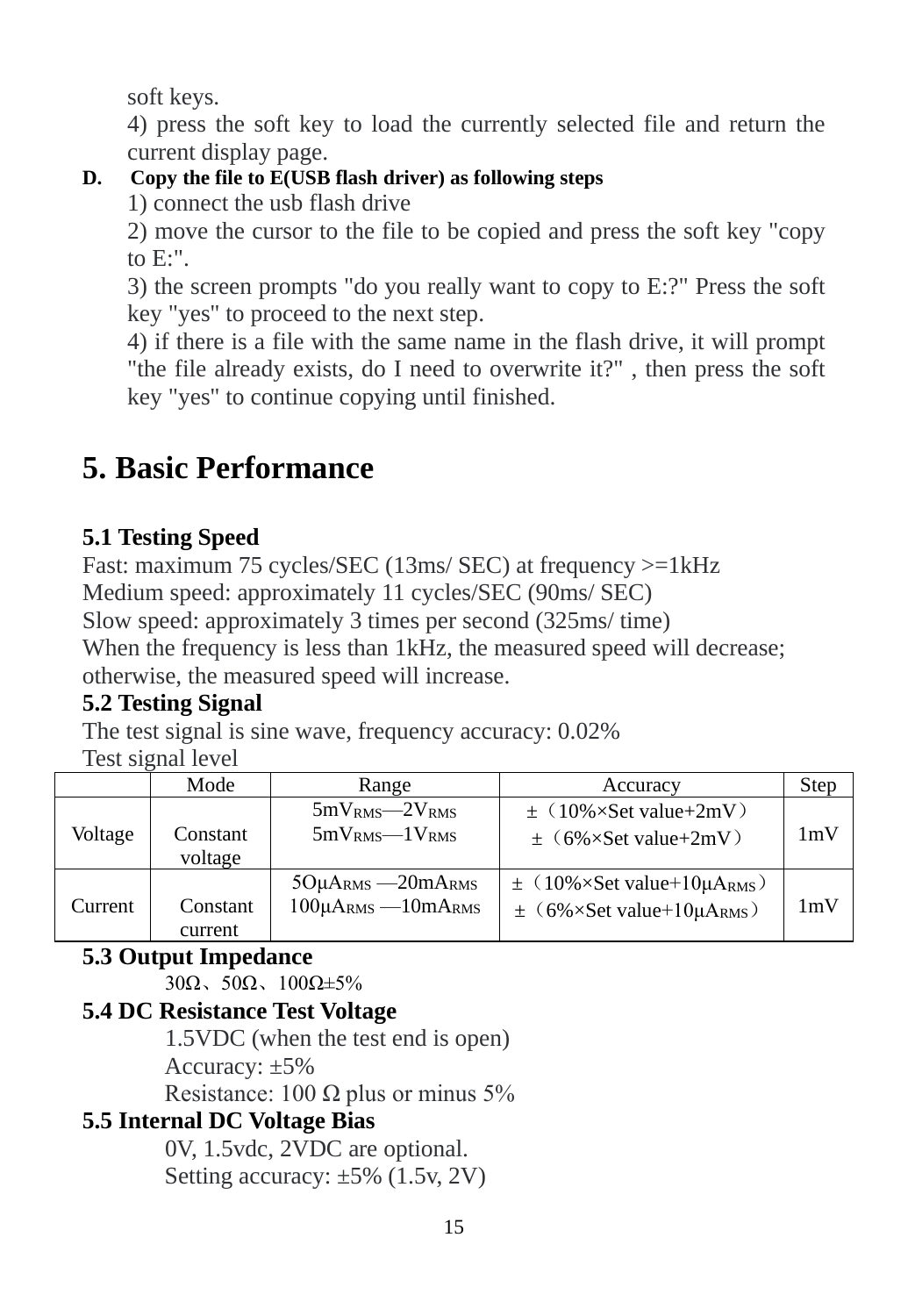## <span id="page-15-0"></span>**5.6 Measurement Display Max Range**

| Parameter                   | Meas Display Range                                      |
|-----------------------------|---------------------------------------------------------|
| L                           | $0.01nH \sim 99.9999kH$                                 |
| $\mathsf{C}$                | $0.00001pF \sim 9.99999F$                               |
| $R_2$ , $X_2$ , $Z_1$       | $0.01 \text{m} \Omega \sim 99.9999 \text{M} \Omega$     |
| $Y \setminus B \setminus G$ | $0.01$ nS ~ 99.9999S                                    |
| D                           | $0.00001 \sim 99999.9$                                  |
| Ő                           | $0.01 \sim 99999.9$                                     |
| θ                           | $-179.999^{\circ} \sim 179.999^{\circ}$<br>$\text{Deg}$ |
|                             | $-3.14159 \sim 3.14159$<br>Rad                          |

## <span id="page-15-1"></span>**5.7 Measurement Accuracy**

Measurement accuracy includes measurement stability, temperature coefficient, linearity, measurement repeatability and calibration interpolation error.

The measurement accuracy of the instrument must be checked under the following conditions:

- <span id="page-15-2"></span>a. Boot preheating time: ≥ 15min
- b. Test cable length: 0m, 1m

c. After preheating, open circuit and short circuit shall be carried out correctly to clear "0"

d. DC offset is at "OFF" position

e. The instrument range works in "AUTO" to select the correct measurement range

## 5.7.1  $|Z|$ ,  $|Y|$ ,  $L$ ,  $C$ ,  $R$ ,  $X$ ,  $G$ ,  $B$  Accuracy

 $|Z|$ ,  $|Y|$ , L, C, R, X, G, B Accuracy "Ae" is expressed by following:

 $A_e = \pm [A + (K_a + K_b + K_c) \times 100 + K_d + K_f] \times K_e$  [%]

A: basic measurement accuracy (see figure A)

Ka: impedance scaling factor (see table A)

Kb: impedance scaling factor (see table A)

Kc: calibrate the interpolation factor (see table B)

Kd: cable length factor (see table D)

Ke: temperature factor (see table E)

Kf: scan fixture correction factor (not added:  $Kf = 0$ , added:  $Kf =$ 0.2)

L, C, X, B accuracy conditions: Dx (D measurement value)  $\leq 0.1$ 

R, G accuracy conditions: Ox (measurement of  $Q$ )  $\leq 0.1$ 

When  $Dx \geq 0.1$ , the accuracy factor Ae for L, C, X and B should be multiplied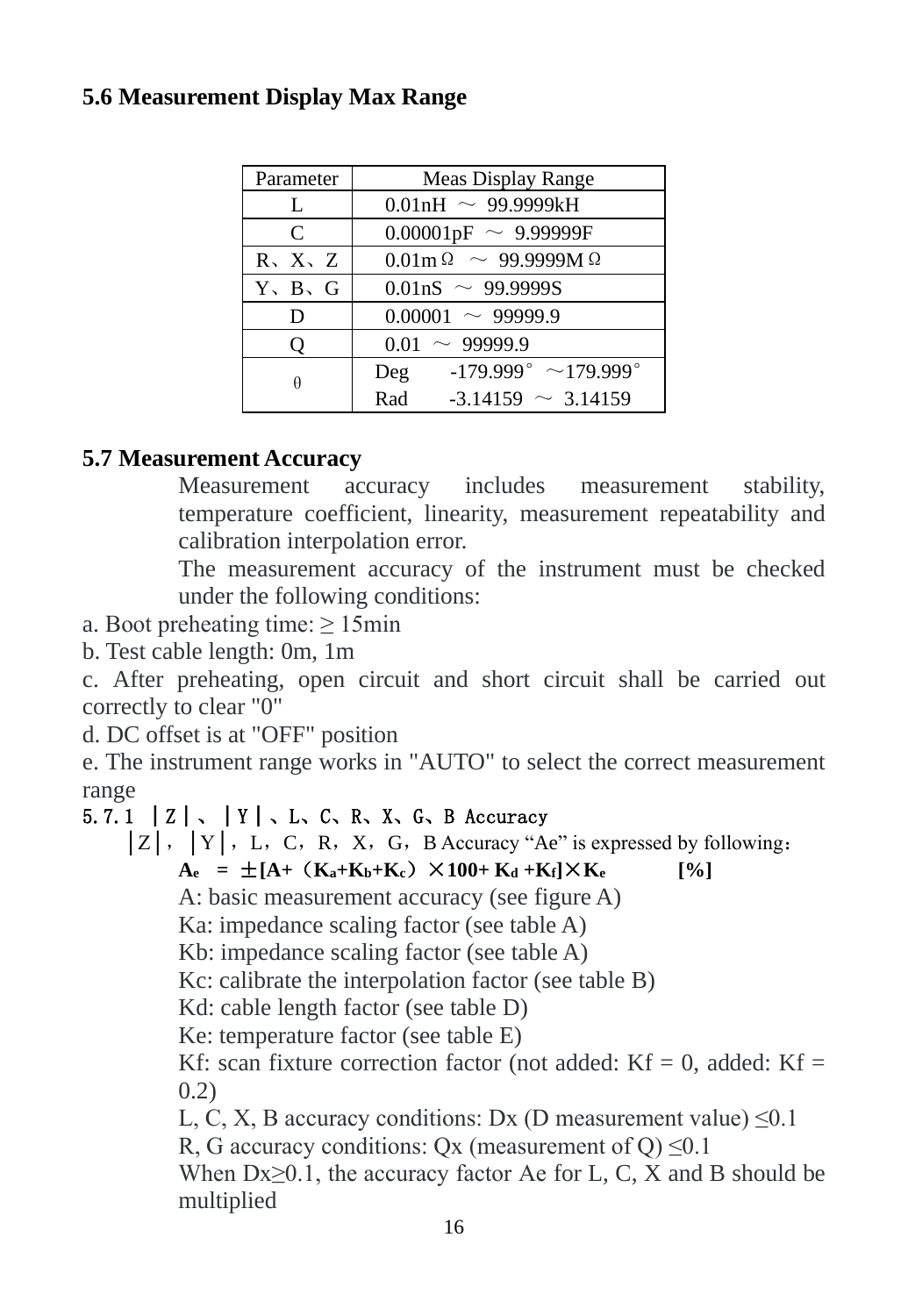When  $Ox \geq 0.1$ , the G accuracy factor Ae should be multiplied by The accuracy of G can only be used when measuring combinations of G-B

#### <span id="page-16-0"></span>5.7.2 D Accuracy

D accuracy  $D_e$  is given by the following formula:

$$
D_e = \pm \frac{A_e}{100}
$$

The above formula is only used when  $D_x \leq 0.1$ . When  $D_x > 0.1$ .,  $D_e$ should be multiplied by  $(1+D_x)$ 

#### <span id="page-16-1"></span>5.7.3 Q Accuracy

The accuracy of Q is given by the following formula:

$$
Q_{\rm e} = \pm \frac{Q_x \times D_e}{1 \mp Q_x \times D_e}
$$

Here, Qx is the value of Q under test. De is the accuracy of D. The above equation USES the condition Qx×De<1.

#### <span id="page-16-2"></span>5.7.4 θ Accuracy

θAccuracy is given by the following formula:

$$
\theta \mathbf{e} = \frac{180}{\pi} \times \frac{A_e}{100} \quad \text{[deg]}
$$

#### <span id="page-16-3"></span>5.7.5 G Accuracy

When Dx (D value under test) is less than or equal to 0.1 G accuracy is given by the following formula:

$$
G_e = B_x \times D_e
$$
 [S]  

$$
B_x = 2\pi f C_x = \frac{1}{2\pi f L_x}
$$

Here, Bx is the value of B under test [S]. Cx is the value of C under test [F]. Lx is the value of L measured [H]. De is the accuracy of D. F is the test frequency.

The G accuracy is only used in the cp-g and lp-g measurement combinations.

#### <span id="page-16-4"></span>5.7.6 Rp Accuracy

When Dx (D value under test) is less than or equal to 0.1 Rp accuracy is given by the following formula:

$$
R_p = \pm \frac{R_{px} \times D_e}{D_x \mp D_e} \qquad [\Omega]
$$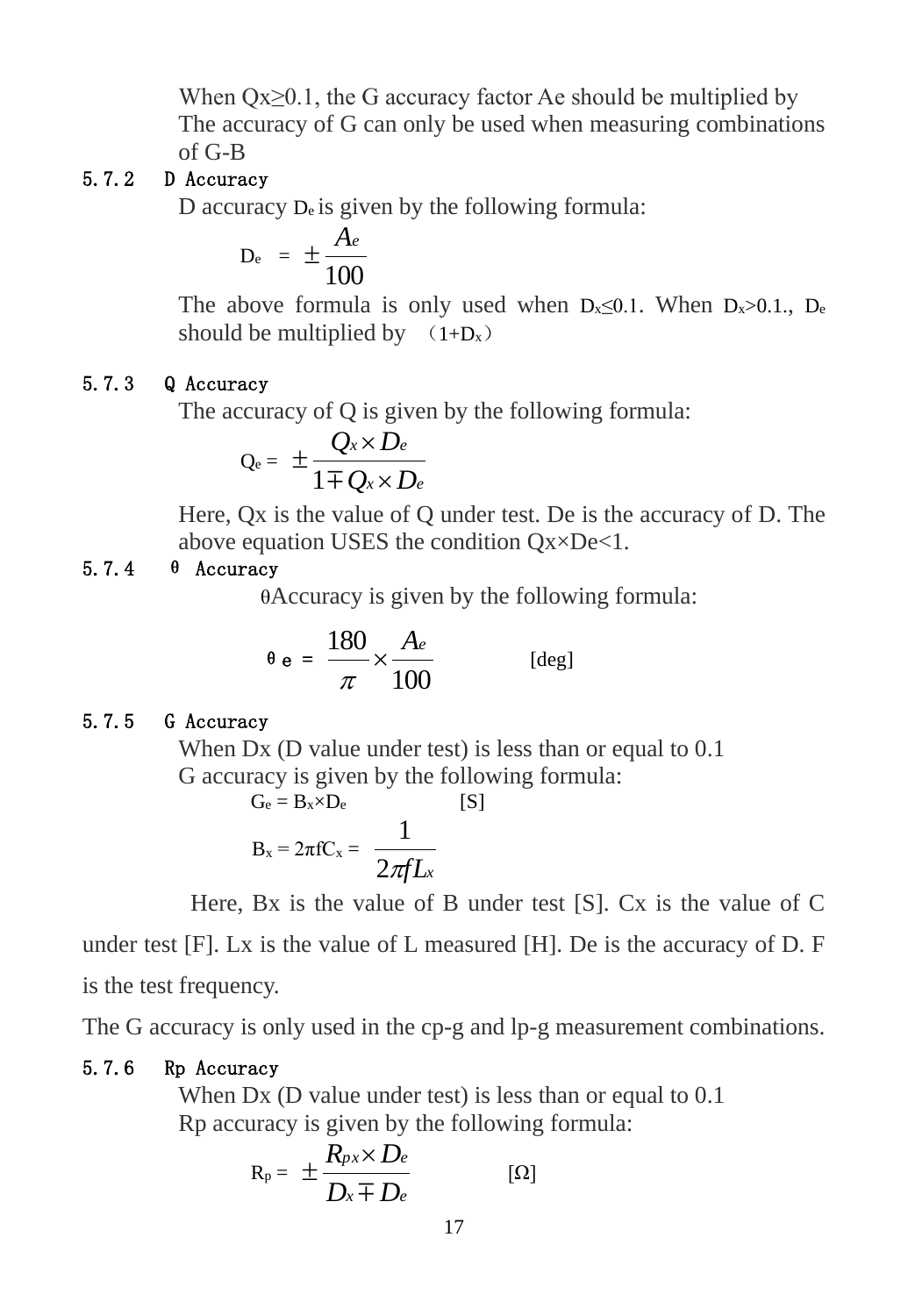Here, Rpx is the value of Rp under test [S]. Dx is the value of D under test [F]. De is the accuracy of D

#### <span id="page-17-0"></span>5.7.7 Rs Accuracy

When Dx (D value under test) is less than or equal to  $0.1$ Rs accuracy is given by the following formula:

 $R_{se} = X_x \times D_e$  [Ω]  $X_x = 2\pi fL_x = \frac{2\pi fC_x}{2\pi fC_x}$ 1

 Here, Xx is the value of X measured [S]. Cx is the value of C under test [F]. Lx is the value of L measured [H]. De is the accuracy of D. F is the test frequency.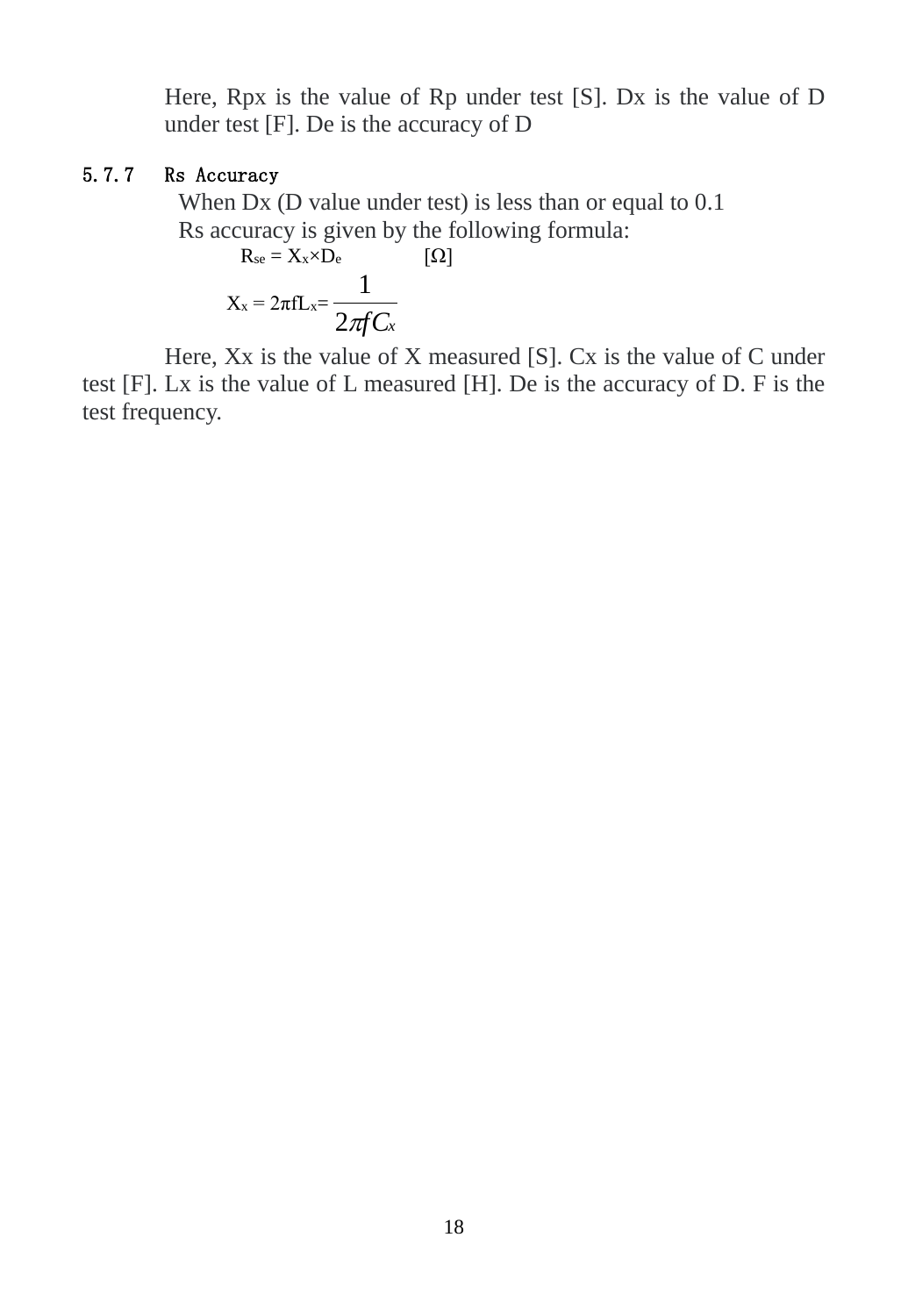# **5.7.8 Accuracy Factor**

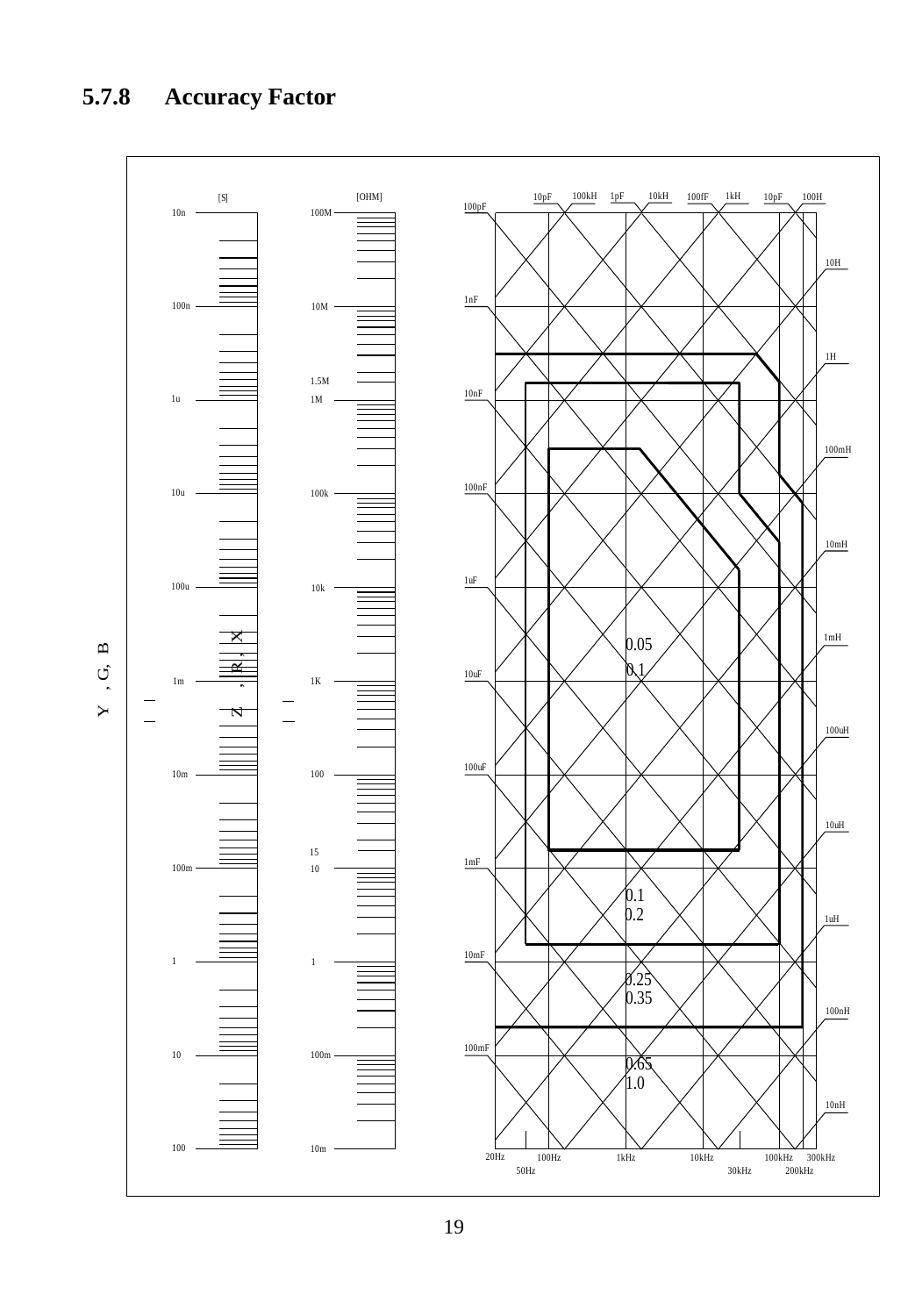Figure 5-1 basic measurement accuracy A

In figure 5-1, select the smaller value on the boundary line

In figure 5-1, the selection method of basic accuracy value A is as follows:

0.05 -- when 0.4Vrms≤Vs≤1.2Vrms, the measurement speed is A value of medium speed and slow speed.

0.1 -- when  $0.4 \text{Vrms} \leq V \leq 1.2 \text{Vrms}$ , the measurement speed is fast value A.

When  $V_s$  < 0.4 v at  $V_s$  = 1.2 v at  $V_s$  the calculation method of A value is as follows: A is selected according to the current measurement speed, Ar is selected according to the current test signal voltage (see figure 5-2), and A is multiplied by Ar to obtain the current basic measurement accuracy A. Vs is the test signal voltage.



Figure 5-2 basic accuracy correction curve test signal voltage Table A impedance proportional factors Ka and Kb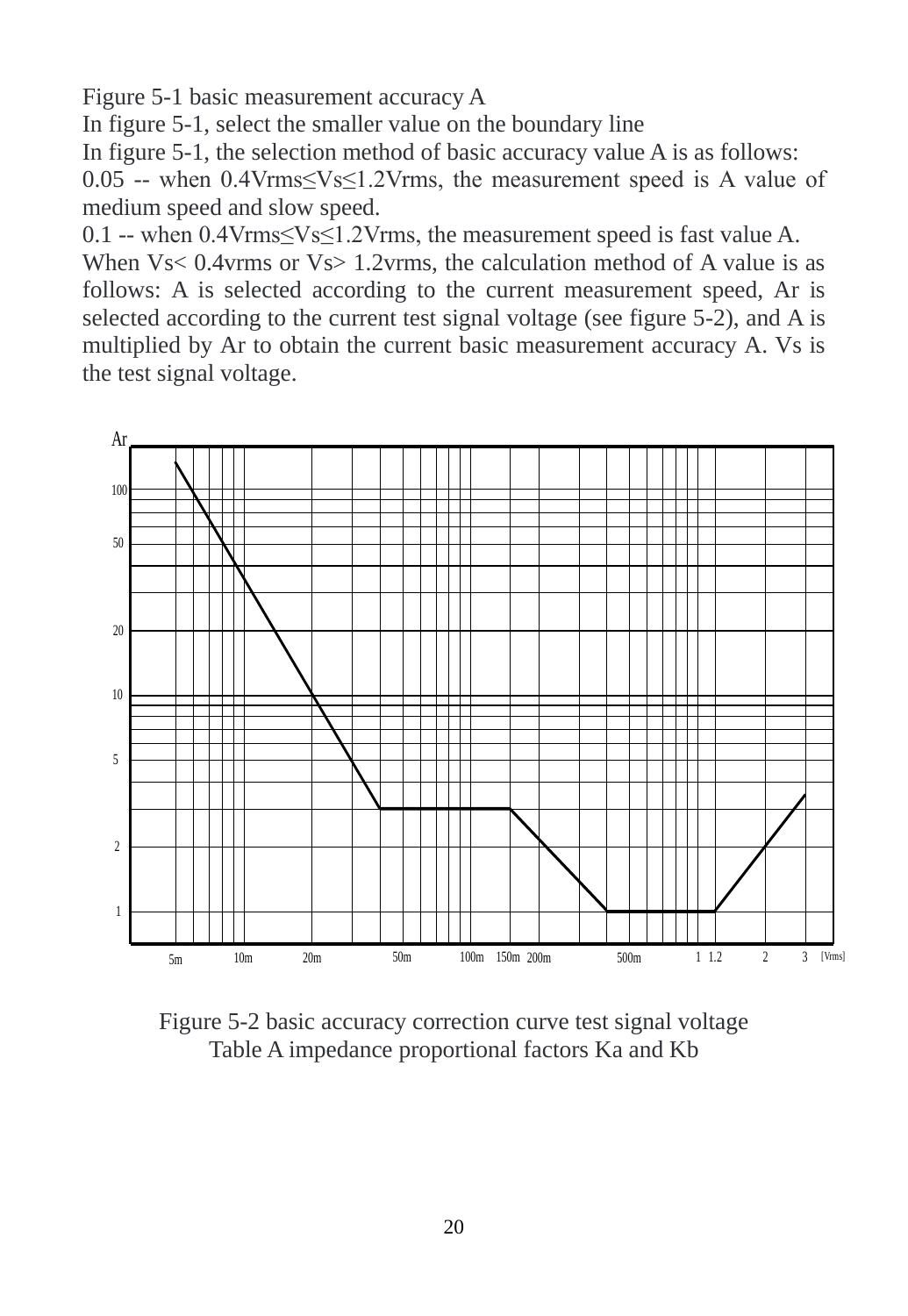| Speed       | Accuracy                                   | Ka                                                                                         | K <sub>b</sub>                                                       |
|-------------|--------------------------------------------|--------------------------------------------------------------------------------------------|----------------------------------------------------------------------|
|             | f <sub>m</sub> < 100 Hz                    | $\left(\frac{1\times10^{-3}}{ Z_m }\right)(1+\frac{200}{V_s})(1+\sqrt{\frac{100}{f_m}})$   | $Z_m[(1\times10^{-9})(1+\frac{70}{V_s})(1+\sqrt{\frac{100}{f_m}})]$  |
| Mid<br>Slow | $100Hz \leq fm$<br>$\leq 100$ kHz          | $\left(\frac{1\times10^{-3}}{ Z_m }\right)(1+\frac{200}{V_s})$                             | $ Z_m (1\times10^{-9})(1+\frac{70}{15})$                             |
|             | $100kHz \text{·}$ f<br>m<br>$<$ 200 $k$ Hz | $\frac{(1\times10^{-3})}{ Z_m }(2+\frac{200}{V_s})$                                        | $Z_m$ (3×10 <sup>-9</sup> )(1+ $\frac{70}{11}$ )                     |
|             | $f_m < 100 Hz$                             | $\left(\frac{2.5\times10^{-3}}{ Z_m }\right)(1+\frac{400}{V_s})(1+\sqrt{\frac{100}{f_m}})$ | $ Z_m (2\times10^{-9})(1+\frac{100}{V_s})(1+\sqrt{\frac{100}{f_m}})$ |
| Fast        | 100Hz≤fm<br>$\leq 100$ kHz                 | $\left(\frac{2.5\times10^{-3}}{ Z_m }\right)(1+\frac{400}{V_s})$                           | $ Z_m (2\times10^{-9})(1+\frac{100}{V})$                             |
|             | 100kHz < f<br>m<br>$<$ 200 $k$ Hz          | $\left(\frac{2.5\times10^{-3}}{ Z_m }\right)(2+\frac{400}{V_s})$                           | $Z_m[(6\times10^{-9})(1+\frac{100}{r})$                              |

 $f_m$ : Test Frequency[Hz]

Test sample impedance $[\Omega]$ 

Test signal voltage[mVrms]

When using impedance is less than 500  $\Omega$  Ka, Kb is invalid. When impedance is greater than 500  $\Omega$  use Kb, Ka is invalid.

Table B calibrate the interpolation factor Kc

|                                      | <b>Test Frequency</b>        |     |     |     |     |     |     | $K_c$  |     |       |
|--------------------------------------|------------------------------|-----|-----|-----|-----|-----|-----|--------|-----|-------|
|                                      | Direct calibration frequency |     |     |     |     |     |     |        |     |       |
| Other Frequency                      |                              |     |     |     |     |     |     | 0.0003 |     |       |
| Table C direct calibration frequency |                              |     |     |     |     |     |     |        |     |       |
|                                      |                              |     | 20  | 25  | 30  | 40  | 50  | 60     | 80  | [Hz]  |
| 100                                  | 120                          | 150 | 200 | 250 | 300 | 400 | 500 | 600    | 800 | [Hz]  |
|                                      | 1.2                          | 1.5 | 2   | 2.5 | 3   | 4   | 5   | 6      | 8   | [kHz] |
| 10                                   | 12.                          | 15  | 20  | 25  | 30  | 40  | 50  | 60     | 80  | [kHz] |
| 100                                  | 120                          | 150 | 200 |     |     |     |     |        |     | [kHz] |

Table D cable length factor Kd

|                            | cable length |                                         |                              |  |  |
|----------------------------|--------------|-----------------------------------------|------------------------------|--|--|
| Test signal level          | 0m           | l m                                     | 2m                           |  |  |
| $\leq 1.5V$ <sub>rms</sub> |              | $2.5 \times 10^{-4}$ (1+50×fm)          | $5\times10^{-4}$ (1+50×fm)   |  |  |
| $>1.5V$ <sub>rms</sub>     |              | $2.5 \times 10^{-3}$ (1+16 $\times$ fm) | $5 \times 10^{-3}$ (1+50×fm) |  |  |

 $f_m$ : test frequency[MHz]

When scanning fixture is used, Kd takes the correction factor at 2m

| Table E temperature factor Ke<br>temperatur |  |  |  |  |  |  |
|---------------------------------------------|--|--|--|--|--|--|
| е                                           |  |  |  |  |  |  |
| $\mathbf{r}$                                |  |  |  |  |  |  |

Table E temperature factor Ke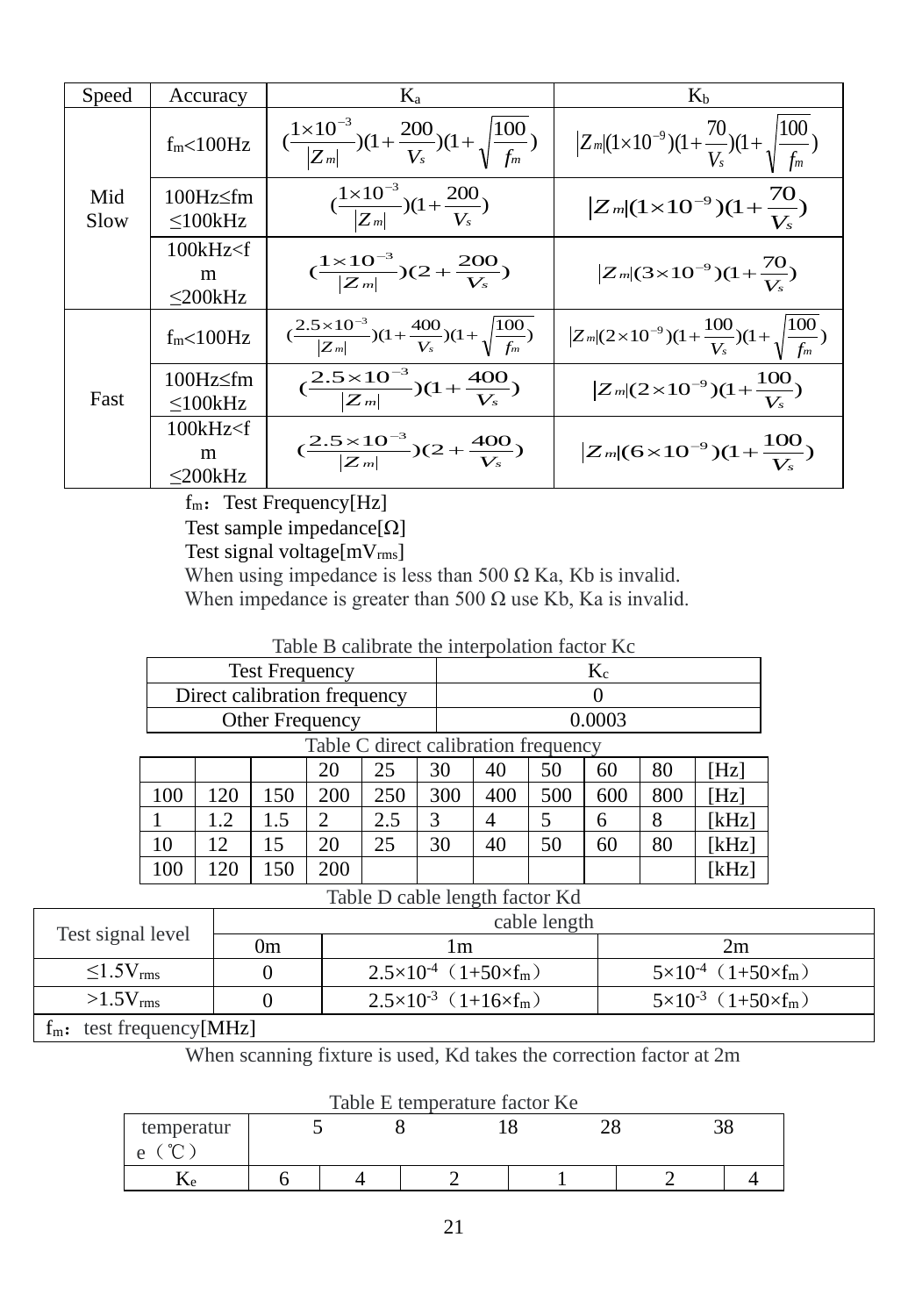## **5.8 safety requirements**

## **5.8.1 insulation resistance**

Under the condition of the reference work, power terminal between the shell and the insulation resistance shall be not less than 50 m Ω.

In transportation under the condition of damp and hot, the terminal voltage and the shell of the insulation resistance between should not be less than 2 M Ω.

## **5.8.2 insulation strength**

Under reference working conditions, the power terminal and the housing shall be able to withstand ac voltage with a frequency of 50Hz and a rated voltage of 1.5kv, and the timing shall be 1 minute. There should be no breakdown or arc.

### **5.8.3 leakage current**

The leakage current shall not be greater than 3.5mA (ac RMS).

### **5.9 electromagnetic compatibility requirements**

The transient sensitivity of measuring instrument power source is in accordance with the requirements of GB6833.4.

The conductivity of the measuring instrument is in accordance with the requirements of GB6833.6.

The radiation interference of measuring instrument is required by GB6833.10.

# <span id="page-21-0"></span>**6. Handler Interface description (sorting)**

<span id="page-21-1"></span>The Handler interface is mainly used for the output of the sorting results of the instrument.

### **6.1 technical description**

Below shows the technical description of the HANDLER interface.

<span id="page-21-2"></span>Output signal: low efficiency, open collector output, photoelectric isolation Output discriminant signal:

File comparison features: qualified file number, out of tolerance, and rejected status

List scan comparison function: IN/OUT of each scan point and pass/fail of the whole comparison result

INDEX: end of AD conversion

EOC: end of one measurement and comparison

Alarm: instantaneous power loss detection notification

Input signal: photoelectric isolation

Keylock: front panel keyboard lock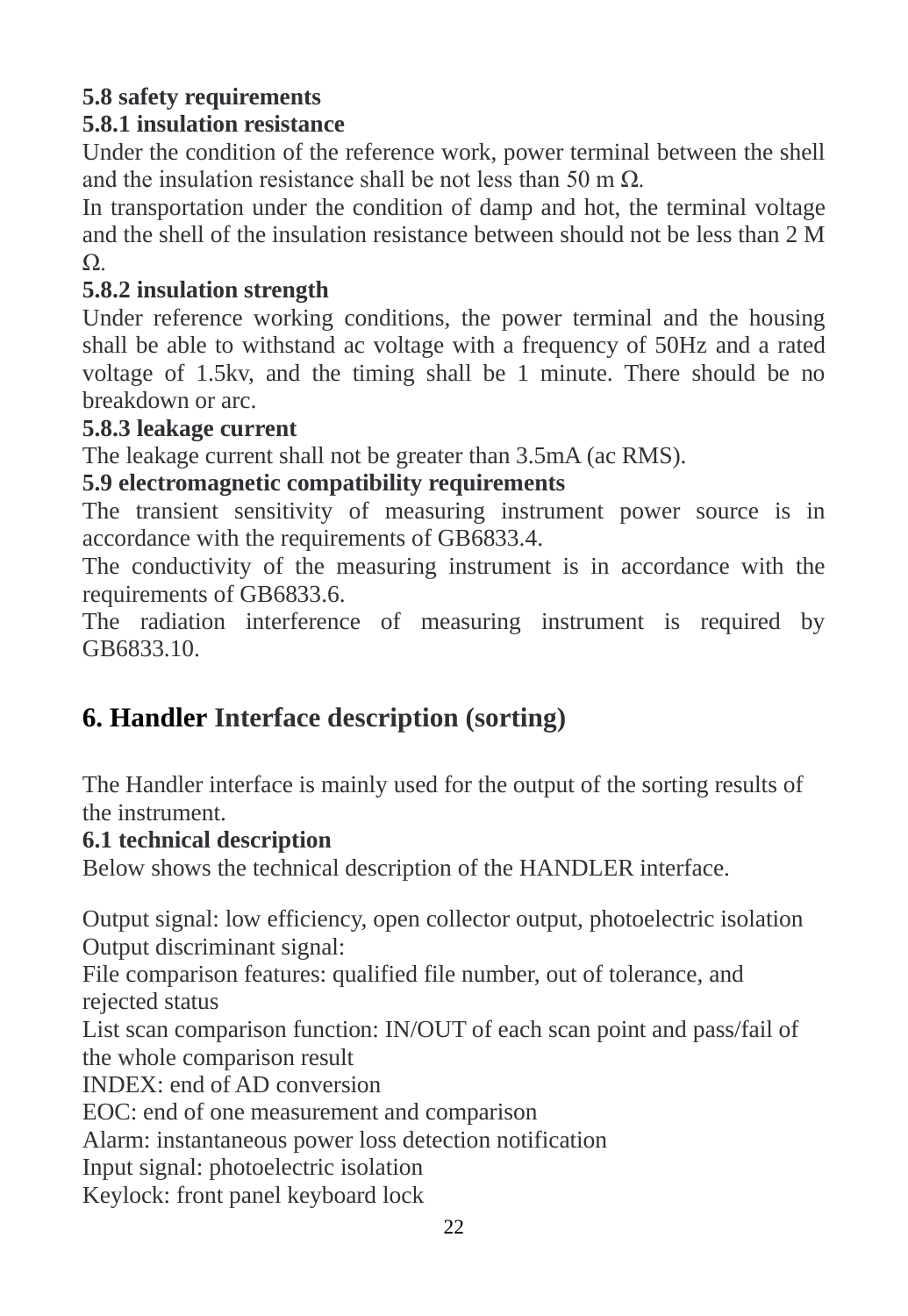External Trigger: pulse width ≥1 inducs

## **6.2 operation instructions**

## **6.2.1 is introduced**

This chapter provides information including the necessary description of signal lines using the Handler interface and electrical characteristics.

## **6.2.2 definition of signal line C**

The HANDLER interface USES three signals: compare the output, control the input, and control the output. The signal lines of the file comparison function and the list scan comparison function are defined as different comparison output signals and control input signals. The following is the signal definition of the HANDLER interface when the file comparison function or list scan comparison function is used.

## **The comparison function signal is defined as follow**s:

## **Compare output signals:**

/BIN1 - /BIN9, /AUX, /OUT, /PHI(higher primary parameter), /PLO (lower primary parameter), /SREJ (lower secondary parameter). As shown in figure 6-1.

## **Control output signal:**

/INDEX (signal of analog measurement completion), /EOM (signal of measurement completion and valid data comparison), /ALARM (signal of instrument loss).

## **Control input signal:**

/ ext.trig (external trigger) and /Keylock (keyboard lock).

The signal distribution and brief description of the above contacts are shown in table 6-2 and figure 6-1. The sequence diagram is shown in figure 6-2.

| pin number                                                    | Signal<br>name                                                                                | description                                                  |
|---------------------------------------------------------------|-----------------------------------------------------------------------------------------------|--------------------------------------------------------------|
| $\overline{2}$<br>3<br>4<br>5<br>6<br>7<br>8<br>9<br>10<br>11 | /BIN1<br>/BIN2<br>/BIN3<br>/BIN4<br>/BIN5<br>/BIN6<br>/BIN7<br>/BIN8<br>/BIN9<br>/OUT<br>AUX/ | Step results<br>All /BIN outputs are open-collector outputs. |
| 12                                                            | /EXT.TRI                                                                                      | <b>External Trigger</b>                                      |

**Table 6-2 compares the signal distribution table of functional contacts**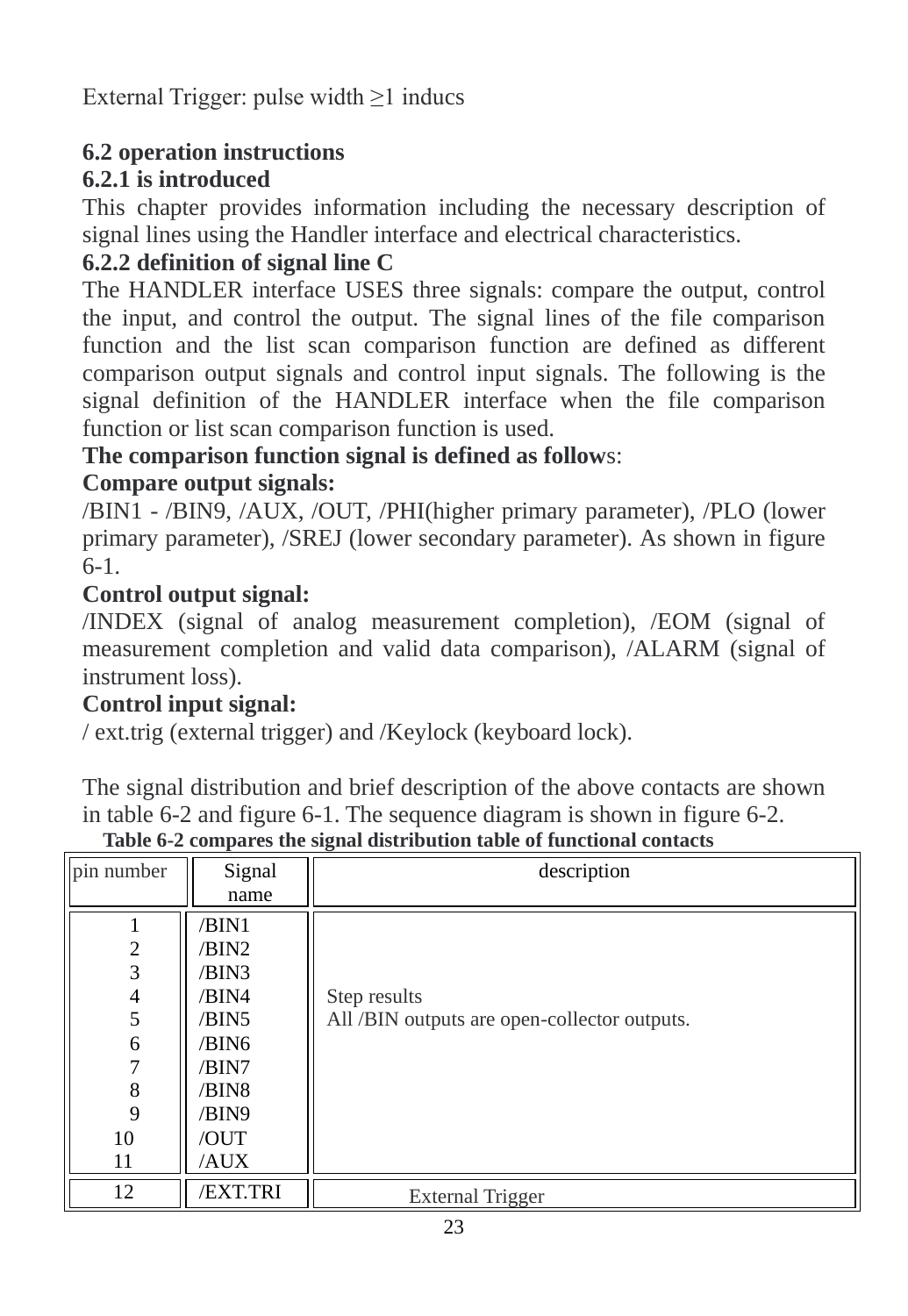| 13             | G                   | When the trigger mode is set to ext.trig (external trigger), the<br>instrument is triggered by a rising edge pulse added to the pin.                                                                                                                                                  |
|----------------|---------------------|---------------------------------------------------------------------------------------------------------------------------------------------------------------------------------------------------------------------------------------------------------------------------------------|
| 14<br>15       | <b>EXT.DCV</b><br>2 | External dc voltage 2:<br>Signal coupled to the inside of the instrument (/EXT_TRIG,<br>/KeyLock; Dc power supply pin for /ALARM, /INDEX,<br>/EOM).                                                                                                                                   |
| 16<br>17<br>18 | $+5V$               | Internal power supply of the instrument +5V:<br>It is generally not recommended for users to use the internal<br>power supply of the instrument. If necessary, please ensure<br>that the current used is less than 0.3a and keep the signal line<br>away from the interference source |
| 19             | /PHI                | High main parameter:<br>The measurements were larger than the upper bound values<br>from BIN1 to BIN9.                                                                                                                                                                                |
| 20             | /PLO                | The main parameter is low:<br>The results were smaller than the lower bound values from<br>BIN1 to BIN9.                                                                                                                                                                              |
| 21             | /SREJ               | Unqualified secondary parameters:<br>The measurement results are not within the upper and lower<br>limits of the auxiliary parameters.                                                                                                                                                |
| 22<br>23<br>24 | NC<br>NC<br>NC      | no connection                                                                                                                                                                                                                                                                         |
| 25             | /KEY<br><b>LOCK</b> | When the line is active, all front panel function keys are<br>locked and no longer active.                                                                                                                                                                                            |
| 27<br>28       | <b>EXT.DCV</b><br>1 | External dc voltage 1:<br>Pull-up dc power supply for the signal (/ bin-/ BIN9, /AUX,<br>/OUT, /PHI, /PLO, /SREJ) coupled with the photoelectricity<br>inside the instrument.                                                                                                         |
| 29             | /ALARM              | When power loss occurs, /ALARM is valid.                                                                                                                                                                                                                                              |
| 30             | <b>/INDEX</b>       | The /INDEX signal is valid when the analog measurement is<br>complete and the next DUT can be connected at the<br>UNKNOWN test end. However, comparing the resulting<br>signal is not valid until the /EOM is valid. (see picture 6-2)                                                |
| 31             | /EOM                | End Of Measurement:<br>The signal is valid when the measurement and comparison<br>results are valid. (see picture 6-2)                                                                                                                                                                |
| 32,33          | COM <sub>2</sub>    | External power supply EXTV2 is used as a reference                                                                                                                                                                                                                                    |
| 34,35,36       | COM1                | External power EXTV1 is used as a reference                                                                                                                                                                                                                                           |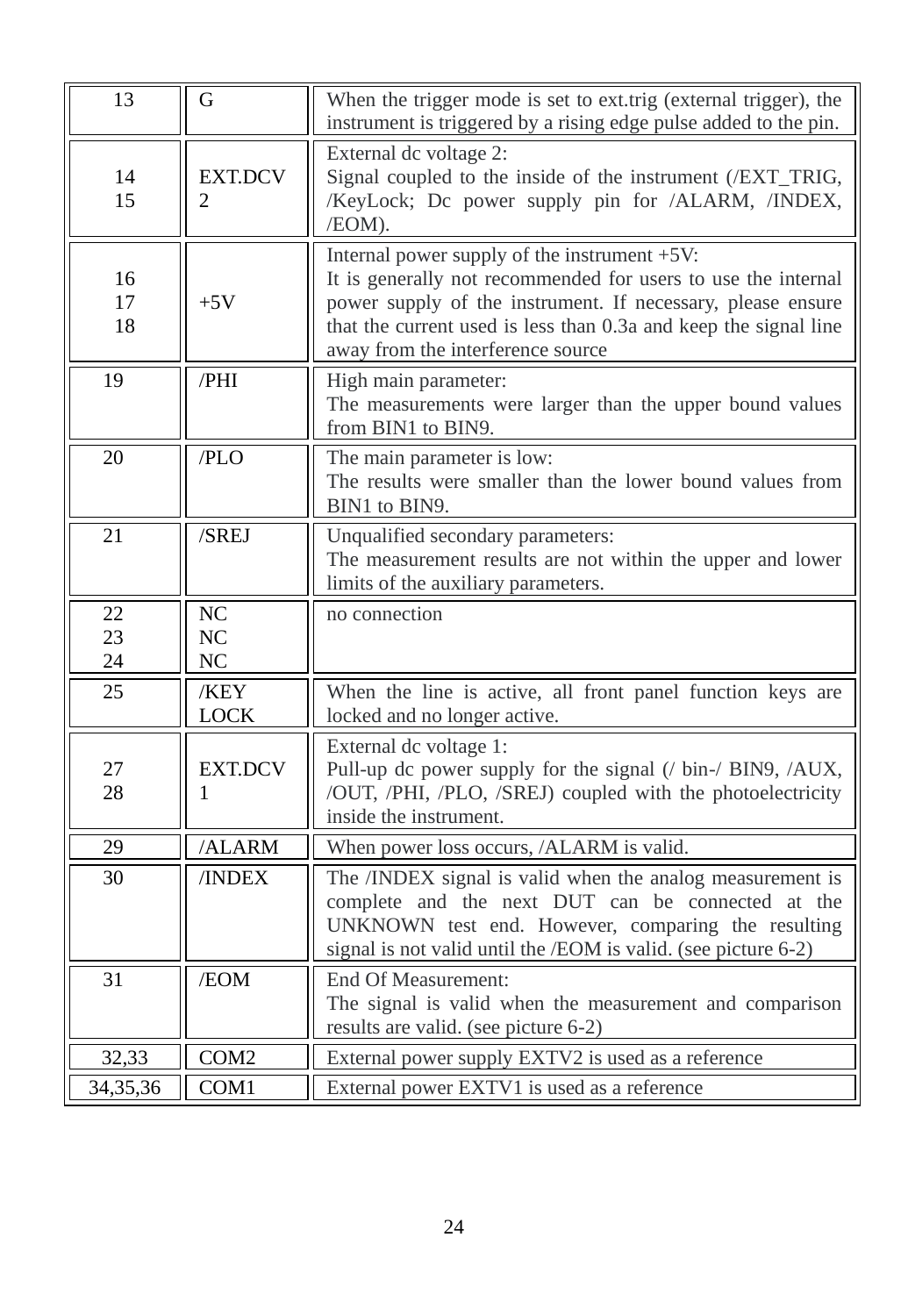

Figure 6-1 HANDLER connection interface pin definition Note: in the figure, the corresponding signals of /BIN1 - /BIN9, /OUT, /AUX, /PHI, /PLO and /SREJ are different in the list scan comparison function and file comparison function.

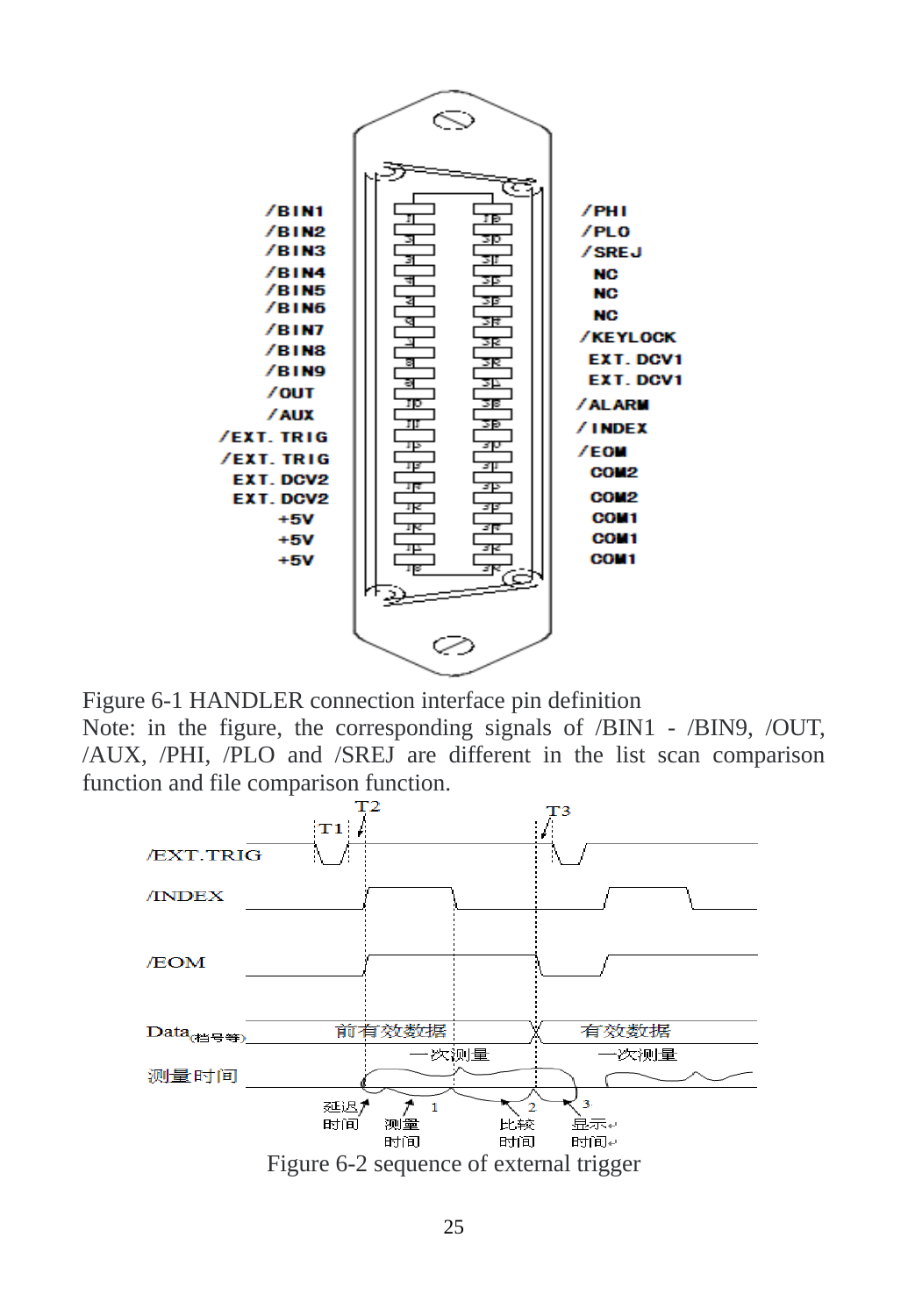| Time                   | Min value | Max value          |
|------------------------|-----------|--------------------|
| T1 trigger pulse width | 1us       |                    |
| T2 measures the start  | 200us     | Display time $3 +$ |
| delay time             | 0us       | $200us--$          |
| Triggered after<br>T3  |           |                    |
| /EOM output            |           |                    |
| Waiting time           |           |                    |

## **List scan compare function signal line**

The list scan comparison function definition is different from the file comparison function definition. Its definition is as follows:

## **Compare output signals:**

/BIN1 - /BIN9 and /OUT signals indicate IN/OUT (qualified or OUT of tolerance) discrimination for each scanning point. See figure 6-3. The /AUX signal indicates PASS/FAIL discrimination (one or more disqualification in the list during a scan). When a scan measurement is completed, these signals are output.

## **Control output signal**

/INDEX (analog measurement completion signal) and /EOM (measurement end signal).

When /INDEX and /EOM are valid, the sequence is as follows:

SEQ sweep mode:

The /INDEX signal is declared valid when the analog measurement of the last scanning point is completed. The /EOM signal is declared valid when all comparison results are valid after the whole list scan measurement is completed.

## **STEP sweep mode:**

The /INDEX signal is declared valid after the analog measurement of each scan point is completed. The /EOM signal is declared valid after each step is measured and compared

The distribution and brief description of the signal contact in the list scan function can be found in table 6-3 and figure 6-3 (the definition of the pin of the list scan comparison function is the same as that of the file comparison function). The sequence diagram is shown in figure 6-4.

| Pin number     | <b>Signal Name</b> | description                            |
|----------------|--------------------|----------------------------------------|
|                | /BIN1              | Scan point 1 qualified signal judgment |
|                | /BIN2              | Scan point 2 qualified signal judgment |
| 3              | /BIN3              | Scan point 3 qualified signal judgment |
| $\overline{4}$ | /BIN4              | Scan point 4 qualified signal judgment |
|                | /BIN5              | Scan point 5 qualified signal judgment |

Table 6-3 list scan comparison function contact allocation table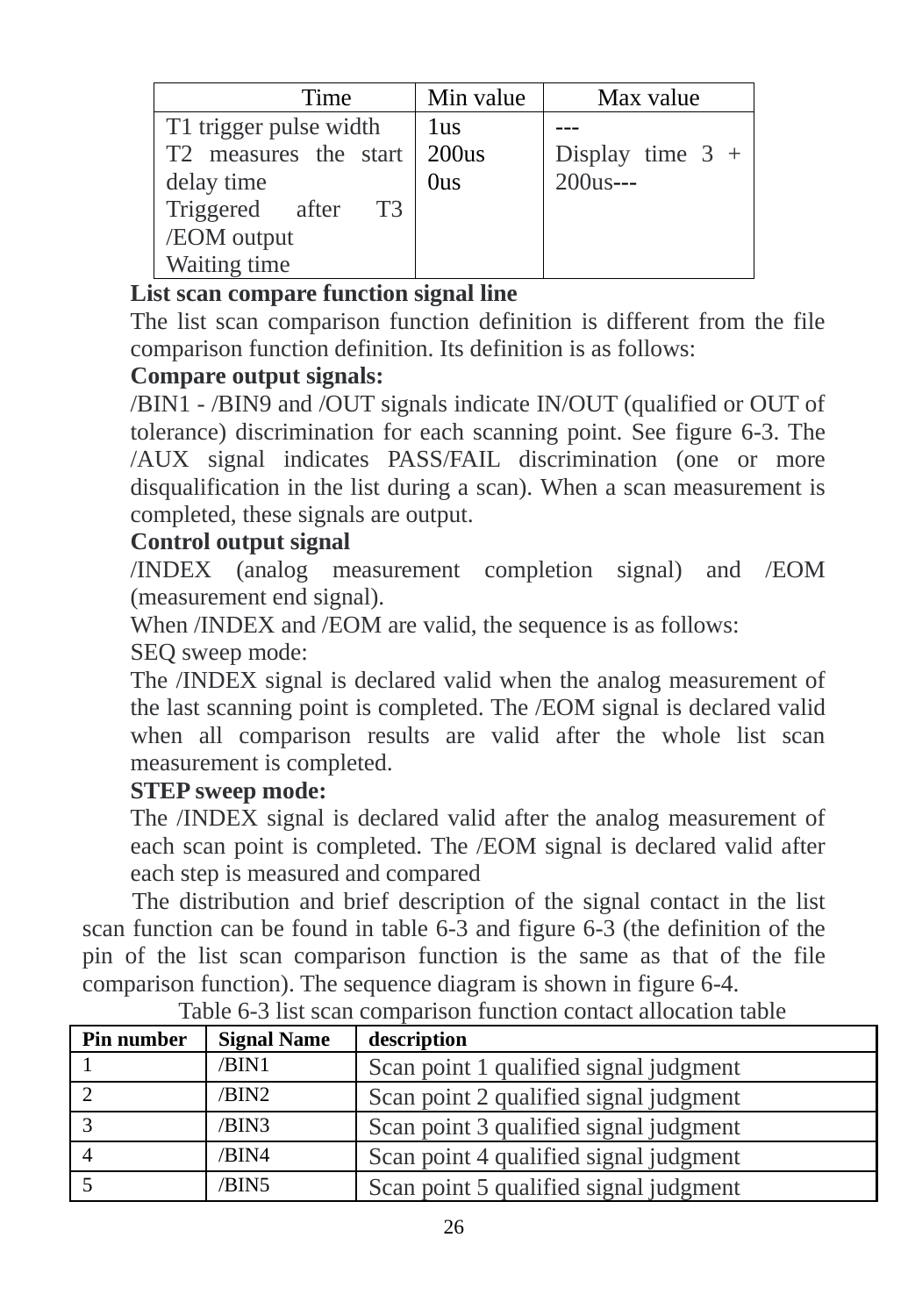| 6              | /BIN6  | Scan point 6 qualified signal judgment                                                                                                                                                                                                                                                                                                                                                                                                                                                                                                   |
|----------------|--------|------------------------------------------------------------------------------------------------------------------------------------------------------------------------------------------------------------------------------------------------------------------------------------------------------------------------------------------------------------------------------------------------------------------------------------------------------------------------------------------------------------------------------------------|
| $\overline{7}$ | /BIN7  | Scan point 7 qualified signal judgment                                                                                                                                                                                                                                                                                                                                                                                                                                                                                                   |
| 8              | /BIN8  | Scan point 8 qualified signal judgment                                                                                                                                                                                                                                                                                                                                                                                                                                                                                                   |
| 9              | /BIN9  | Scan point 9 qualified signal judgment                                                                                                                                                                                                                                                                                                                                                                                                                                                                                                   |
| 10             | /OUT   | Scan point 10 qualified signal judgment                                                                                                                                                                                                                                                                                                                                                                                                                                                                                                  |
| 11             | /AUX   | A /AUX is declared valid when there is one or                                                                                                                                                                                                                                                                                                                                                                                                                                                                                            |
|                |        | more disqualification in the list                                                                                                                                                                                                                                                                                                                                                                                                                                                                                                        |
| 30             | /INDEX | Continuous scan mode (SEQ) : the /INDEX signal<br>is declared valid when the simulation measurement<br>of the last scanning point is completed, where the<br>UNKNOWN test end can connect to the next DUT.<br>However, comparing the resulting signal is not<br>valid until the /EOM is valid. (see picture 6-4)<br>STEP: the /INDEX signal is declared valid after<br>the analog measurement is completed at each<br>scanning point. However, the comparison results<br>signal is not valid until /EOM is valid. (see picture<br>$6-4)$ |
| 31             | /EOM   | End of measurement:<br>Continuous scan mode (SEQ) : the /EOM signal is<br>declared<br>valid<br>when the<br>whole<br>list<br>scan<br>measurement is completed and all comparison<br>results are valid. (see picture 6-4)<br>STEP: the /EOM signal is declared valid after the<br>measurement is completed at each scanning point<br>all comparison results are<br>valid.<br>The<br>and<br>comparison results are not valid until the /EOM of<br>the last scanning point is valid (see figure 6-4).                                        |
| others         |        | The definition and comparison functions are the<br>same. See table 6-2                                                                                                                                                                                                                                                                                                                                                                                                                                                                   |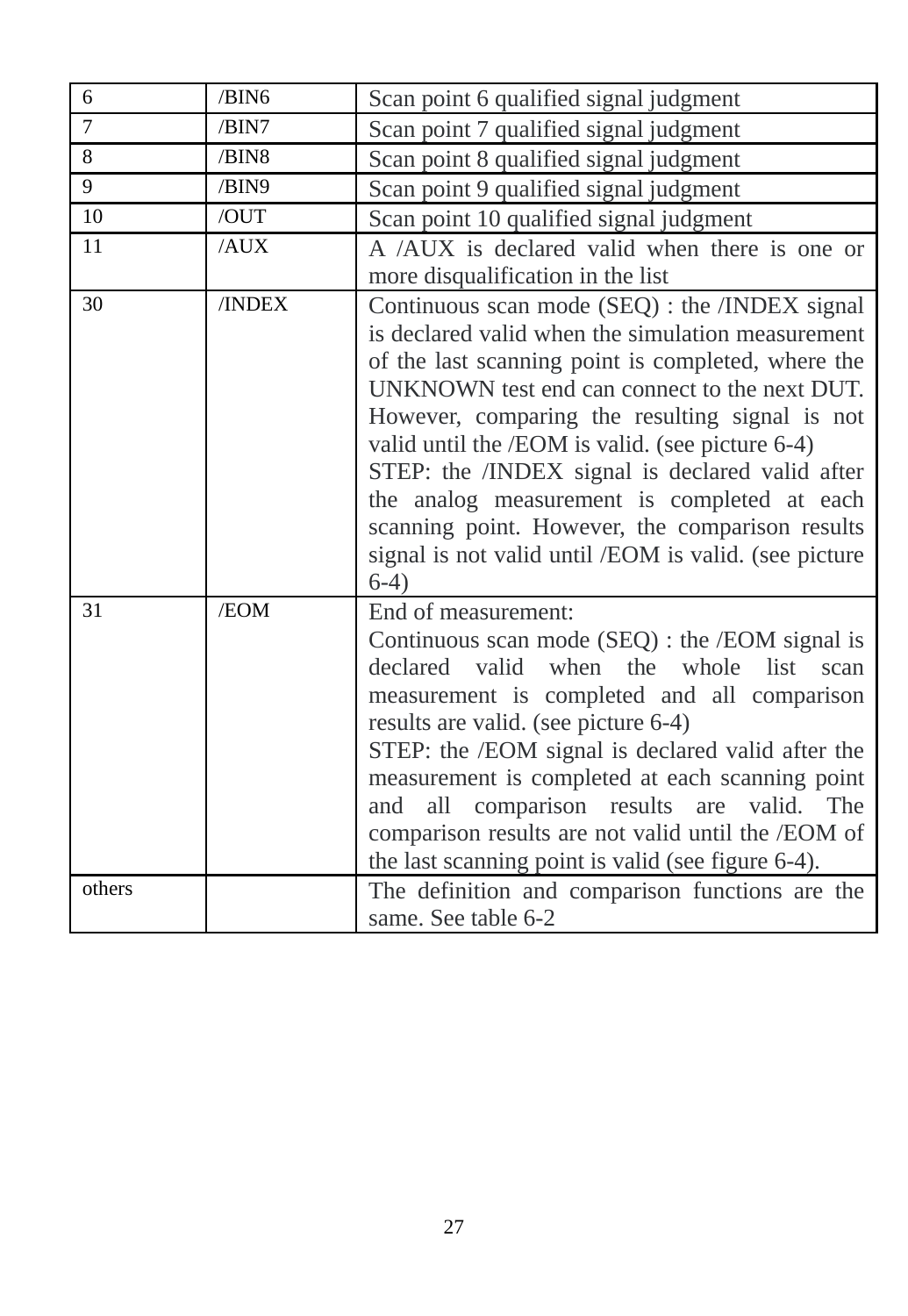

Figure 6-3 list scan comparison function signal area example<br>特续扫描模式 (SEQ SWEEP MODE):



Note:

Setting time includes data switching time correction; Comparison and display time is about 4.5ms; T1,T2,T3 see figure 6-2.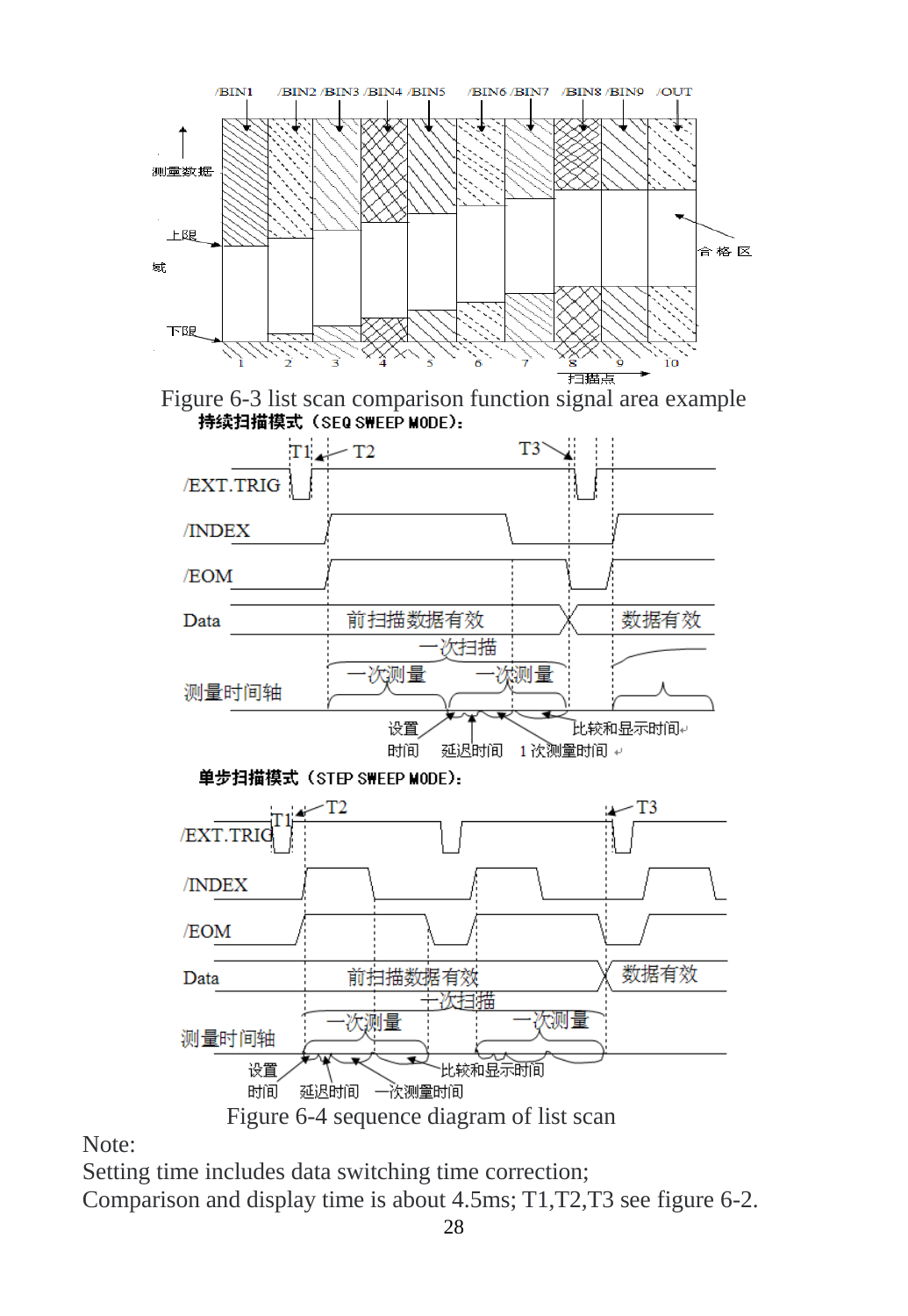## **Multi-parameter comparison function signal line Table 6-4 multi-parameter comparison function contact allocation table**

| Pin            | Signal | Description                                                            |
|----------------|--------|------------------------------------------------------------------------|
| Number         | Name   |                                                                        |
|                | /BIN1  | Parameter 1 exceeds the limit                                          |
| 2              | /BIN2  | Parameter 2 exceeds the limit                                          |
| 3              | /BIN3  | Parameter 3 exceeds the limit                                          |
| $\overline{4}$ | /BIN4  | Parameter 4 exceeds the limit                                          |
| -10            | / OUT  | Unqualified (as long as 1 parameter is unqualified, it is unqualified) |
| 30             | /INDEX | The /INDEX signal is declared valid when the AD completes, where       |
|                |        | the UNKNOWN tester can connect to the next DUT.                        |
| 31             | /EOM   | End of measurement: the /EOM signal is declared valid after            |
|                |        | measurement. (see picture 6-2)                                         |

## **6.2.3 HANDLER interface board circuit**

## **Compare the results of the signal output circuit**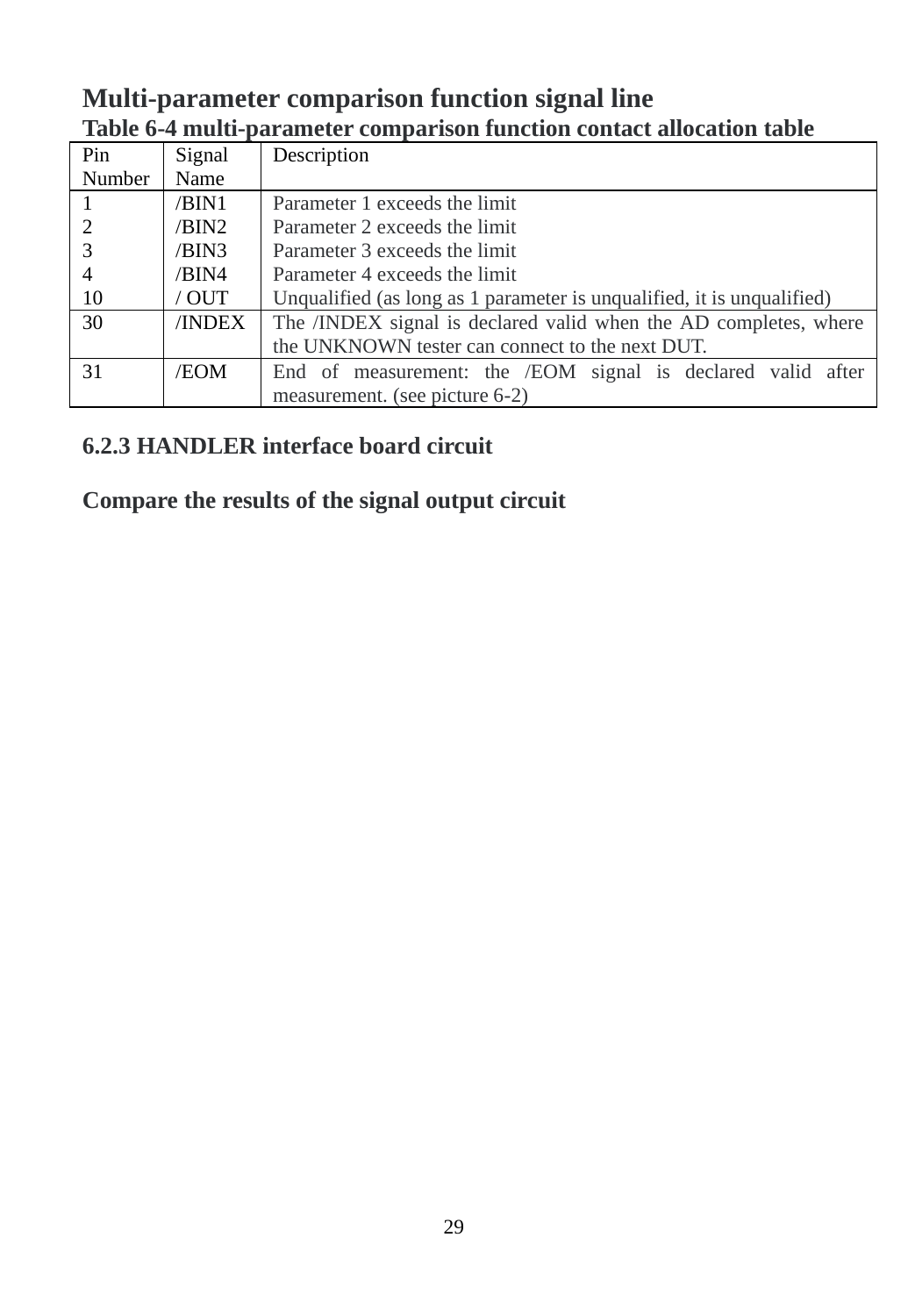

**Control signal output circuit**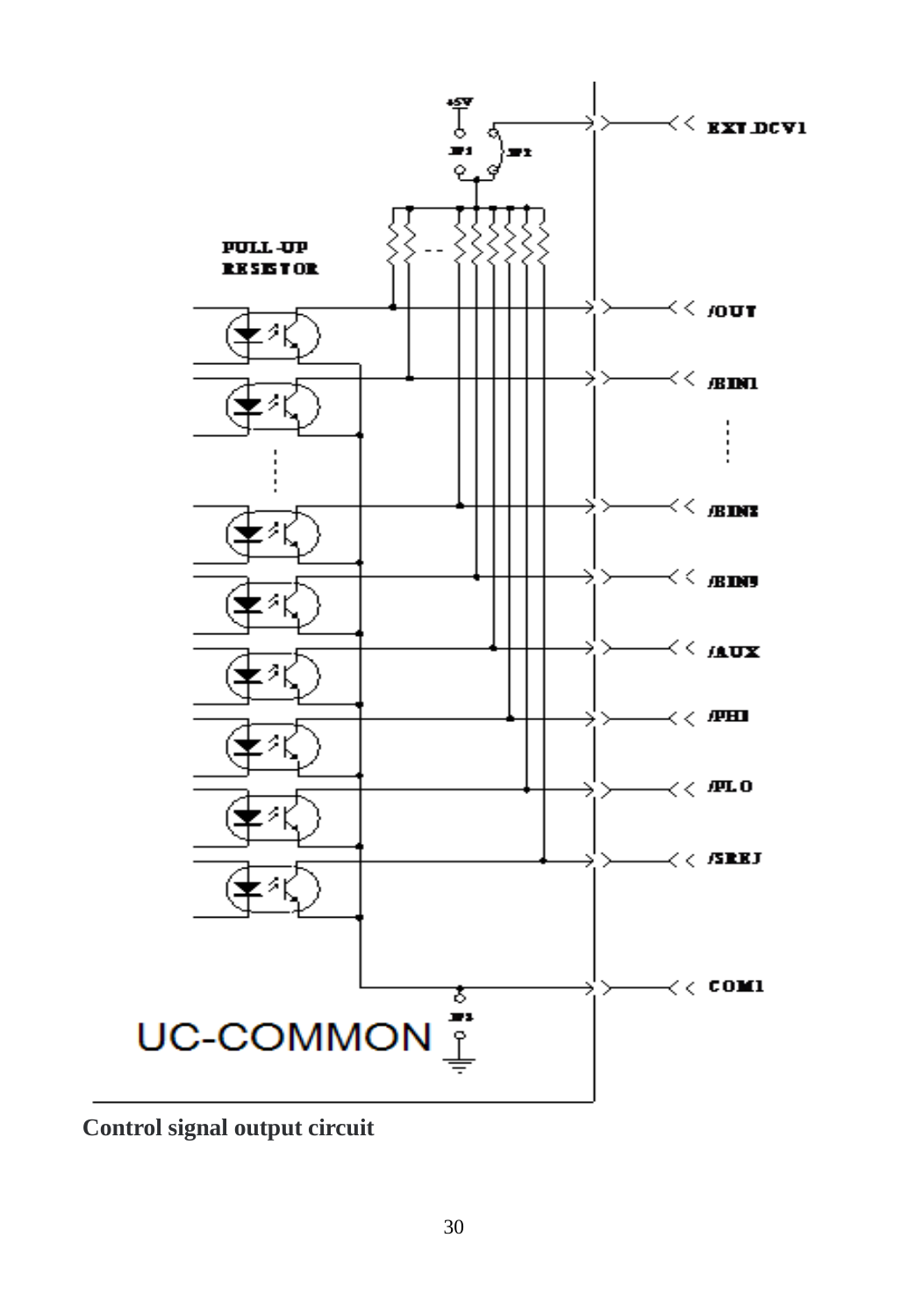

# <span id="page-30-0"></span>**7 . Examples of automatic connection of file sorting**

| External signal line  | Foot position | Definition  |  |  |  |  |
|-----------------------|---------------|-------------|--|--|--|--|
| External power supply | 14, 27        | EXTV2、EXTV1 |  |  |  |  |
| 24V positive pole     |               |             |  |  |  |  |
| negative<br>External  | 33, 34        | COM2, COM1  |  |  |  |  |
| source                |               |             |  |  |  |  |
| trigger signal        | 12            | /EXT. TRIG  |  |  |  |  |
| Qualified signal      |               | /BIN1       |  |  |  |  |
| end signal            | 31            | /EOM        |  |  |  |  |

#### **Refer to table 6-2 for this chapter. If only 1 gear sorting:**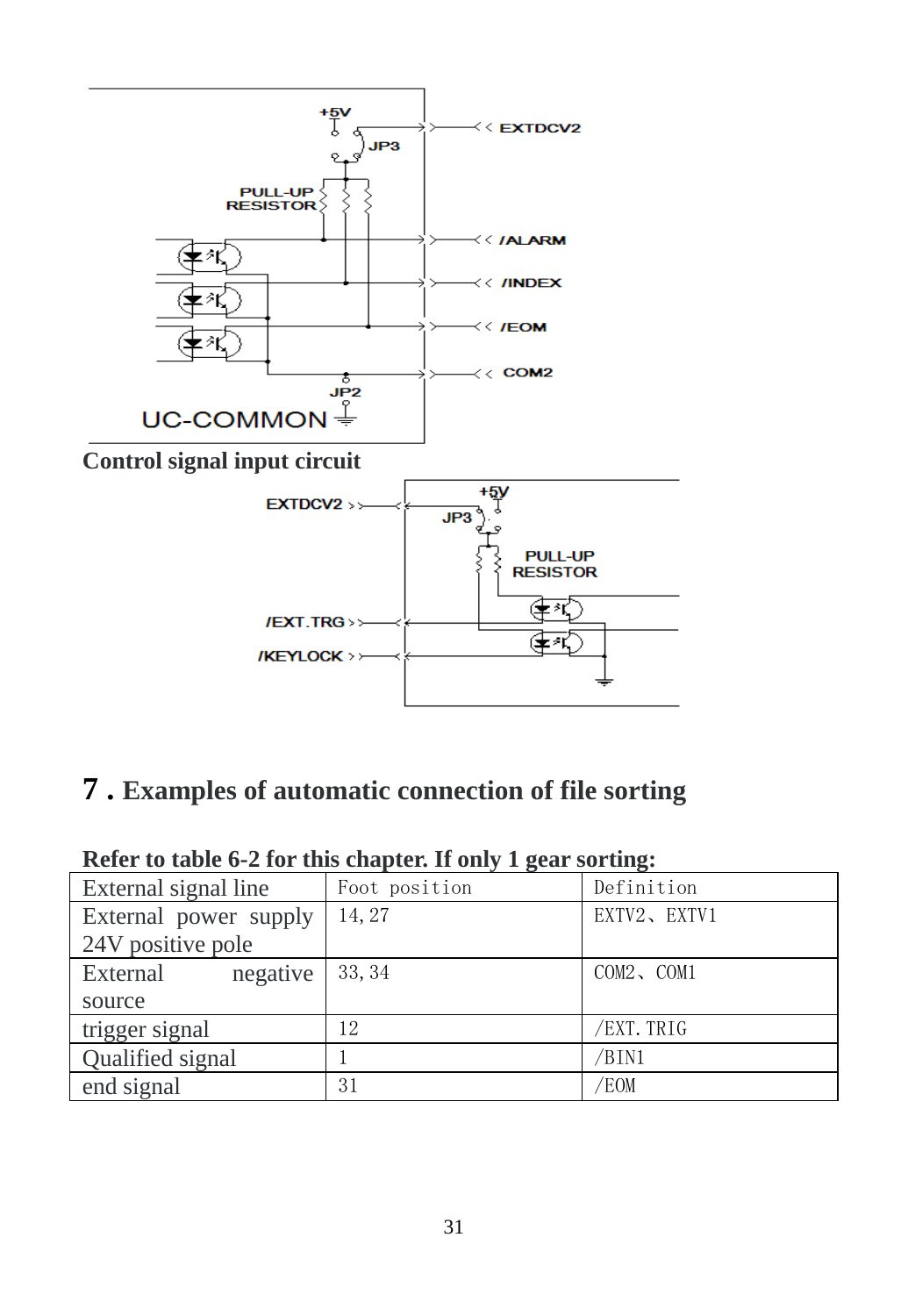Please refer to the following figures for equipment Settings: 1. < measurement setting > page:

| $\ldots$ measurement setting $>$ page. |                        | < MEASURE SETUP > |                       |               |  |
|----------------------------------------|------------------------|-------------------|-----------------------|---------------|--|
| $TRIG \rightarrow EXT$                 | TRGDELAY: 0            | ms                | $EDGE: \quad \bullet$ |               |  |
| HANDLE: CLEAR                          | PLUSE: 1 ms            |                   |                       |               |  |
| AUTO TRIG: Continue AUTO TRIG ZK: OFF  |                        |                   |                       |               |  |
| PASS BEEP: 2 SHORT FAIL BEEP: LONG     |                        |                   |                       |               |  |
| AVG : 1                                | $ALC \rightarrow$ OFF. |                   | $Vm/Im:$ OFF          |               |  |
| DEV A: OFF                             |                        | REF A: 0.00000pF  |                       |               |  |
| $B = 0FF$                              |                        | B: 0.00000p       |                       |               |  |
|                                        |                        |                   |                       |               |  |
| <b>MEAS</b>                            | <b>CORREC</b>          | I IMIT            | L IST                 | <b>SYFTEM</b> |  |
| <b>SETUP</b><br>PrtSc                  | TION                   | TABLE             | SETUP                 | SETUP         |  |

| Trigger: external      | Must be set                                                         |  |  |  |  |
|------------------------|---------------------------------------------------------------------|--|--|--|--|
| Automatic trigger: off | Must be set                                                         |  |  |  |  |
| Sorting port: clear    | Clear, hold and pulse are optional<br>according to user programming |  |  |  |  |

## 2.< limit list > Settings page

|                    |                      | LIMIT TABLE SETUP > |                      |                |                         | m                    |                        |  |
|--------------------|----------------------|---------------------|----------------------|----------------|-------------------------|----------------------|------------------------|--|
| PARAM:Cp-Q         | BIN                  |                     | [F]<br>LOW           |                | $\overline{H}$ GH $[F]$ |                      |                        |  |
| NOM : 30.0000pF    |                      |                     | 20.0000 <sub>p</sub> |                | 32.0000 <sub>p</sub>    |                      |                        |  |
| MODE: ABS          | 2                    |                     |                      |                |                         |                      |                        |  |
|                    | 3                    |                     |                      |                |                         |                      |                        |  |
| $\pm 0$ FF<br>AUX. |                      | 4<br>5              |                      |                |                         |                      |                        |  |
| COMP : ON          | 6                    |                     |                      |                |                         |                      |                        |  |
|                    |                      |                     |                      |                |                         |                      |                        |  |
|                    | 8                    |                     |                      |                |                         |                      |                        |  |
|                    | 9                    |                     |                      |                |                         |                      |                        |  |
|                    | 2nd                  |                     |                      |                |                         |                      |                        |  |
| PrtSc              | <b>MEAS</b><br>SETUP | CORREC<br>TION      |                      | LIMIT<br>TABLE |                         | LIST<br><b>SETUP</b> | <b>SYETEM</b><br>SETUP |  |